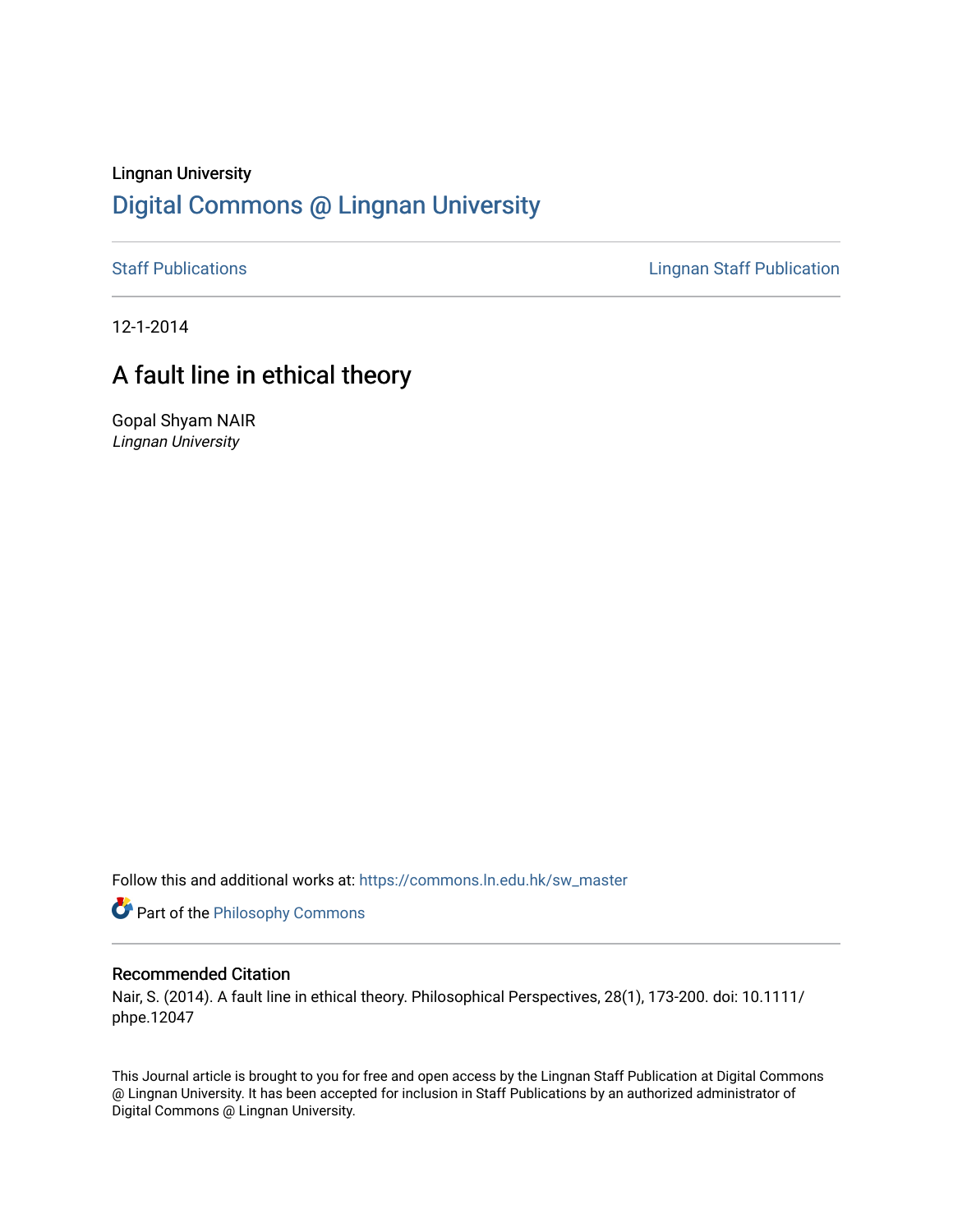# A Fault Line in Ethical Theory

# Consequentialism, Deontic Constraints, and the Prisoner's Dilemma Shyam Nair

## **0. Introduction**

A venerable idea in the history of moral philosophy is that *central* among the normative notions is the notion of goodness or value. This idea, which can be found at least as early as 1903 in G.E. Moore's *Principia Ethica*, claims that goodness is central in that all other normative notions can be explained in terms of it. Moore's approach and the dominant approach to the project of explaining the normative notions of rightness and what we have reason to do is the *consequentialist program*. While the most famous element of this program is the consequentialist moral theory that says an act is right (i.e., permissible) just in case the outcome of that act is at least as good as the outcome of any alternative act, the consequentialist program in general hopes to similarly explain the notion of a reason in terms of goodness. So the consequentialist theory of practical reason says that an agent has more reason to do some act *a* than to do some act *b* just in case the outcome of doing *a* is better than the outcome of doing *b*.

A consequentialist theory of either of these sorts, we are told, is incompatible with cases of *deontic constraints*. A case of *deontic constraints* is supposed to be a case where an act is wrong (or one that there is most reason to not do) even though performing that act will prevent more acts of the same morally (or practically) relevant type from being performed. What we are told is that a fundamental choice point in ethical theory is whether there are cases of deontic constraints: there are consequentialist theories that cannot allow for the existence of these cases and there are so-called "agent-relative" theories that can allow for their existence. In this way, cases of deontic constraints are thought to form a kind of fault line in ethical theory separating consequentialist theories from other theories. And indeed, the traditional wisdom has been that this fault line is of great theoretical importance. More carefully, though philosophers have not often explicitly announced that this fault line is of great importance or explicitly explained how it is of great importance, the standard practice of ethical theorists (which we will look at in detail shortly) has been to treat this fault line as playing a number of important theoretical roles.<sup>1</sup>

<sup>1</sup> To my mind, Scheffler 2003 (esp ch. 4) is the classic example of this wisdom in action. But this idea is expressed or assumed in slightly different terminology in other classic sources as well, see Rawls 1971: 26, Smart and Williams 1973: 89, Nozick 1974: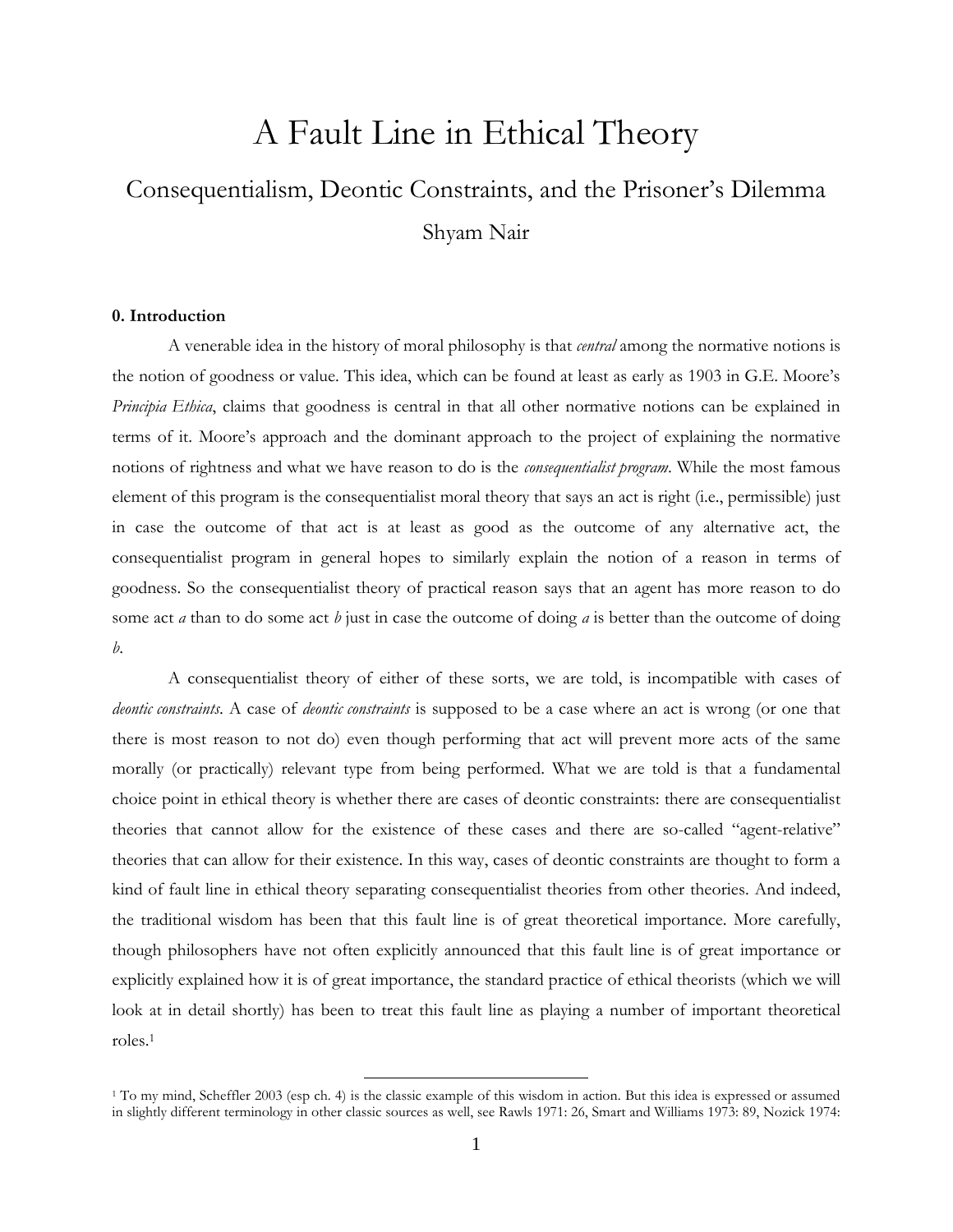Unfortunately, careful study of the literature in moral philosophy reveals certain results that are hard to reconcile with this tidy picture of the importance of cases of deontic constraints. A particularly striking result comes from "Act and Value", a clever paper by Graham Oddie and Peter Milne. In this paper, Oddie and Milne begin by making several relatively uncontroversial assumptions about the nature of goodness (e.g., that it determines a transitive ordering on outcomes) and the commitments of consequentialism (e.g., that it is a maximizing theory). They then prove what they call a "representation result" from these assumptions. This result is significant for our purposes because it follows trivially from it that consequentialism *can* accommodate cases of deontic constraints. So if Oddie and Milne are right, the idea that cases of deontic constraints form a fault line is not an important result that was established by moral philosophers in the 20<sup>th</sup> century; instead, it is a demonstrably false dogma that these philosophers naively accept.

My aim in this paper is to argue that both the traditional wisdom and Oddie and Milne are mistaken. Oddie and Milne are mistaken because cases of deontic constraint do in fact form a fault line in ethical theory. The traditional wisdom is mistaken because this fault line does not have the importance claimed for it. Instead, I will show that a new argument and set of assumptions is needed in order to establish the fault line and appropriately circumscribe it's important in ethical theory.

I will start working my way toward this aim by looking more closely at the traditional wisdom and why it fails (§1). Then I will turn to developing my account of the fault line in ethical theory and its importance (§2). Finally I will show that a diagnosis of where Oddie and Milne go wrong follows as a corollary of this new account (§3). An important upshot will be that discussions of cases of deontic constraints would do best to focus on the account of the nature and importance of these cases that identify in this paper rather than continuing to work with the mistaken traditional picture when assessing whether the correct ethical theory should allow for such cases.

## **1. The Importance of the Traditional Wisdom and Its Problems**

 $\overline{a}$ 

Let's begin by considering the issue of deontic constraints more closely. In the first instance, philosophers are concerned about deontic constraints because common sense moral and practical thinking recognizes their existence. To illustrate, consider the case of Mary:

Mary faces a choice of whether or not to murder some innocent person. If Mary does not murder this innocent person, Sally and Tim will each murder a different innocent person. But if Mary does murder this person, she will thereby prevent each of Sally's and Tim's murders.

<sup>28-33,</sup> and Darwall 1986: §1. The idea and the cases that motivate it are also often used to illustrate distinction between agentneutral and agent-relative, see Nagel 1979: ch. 10 and Parfit 1984: 27.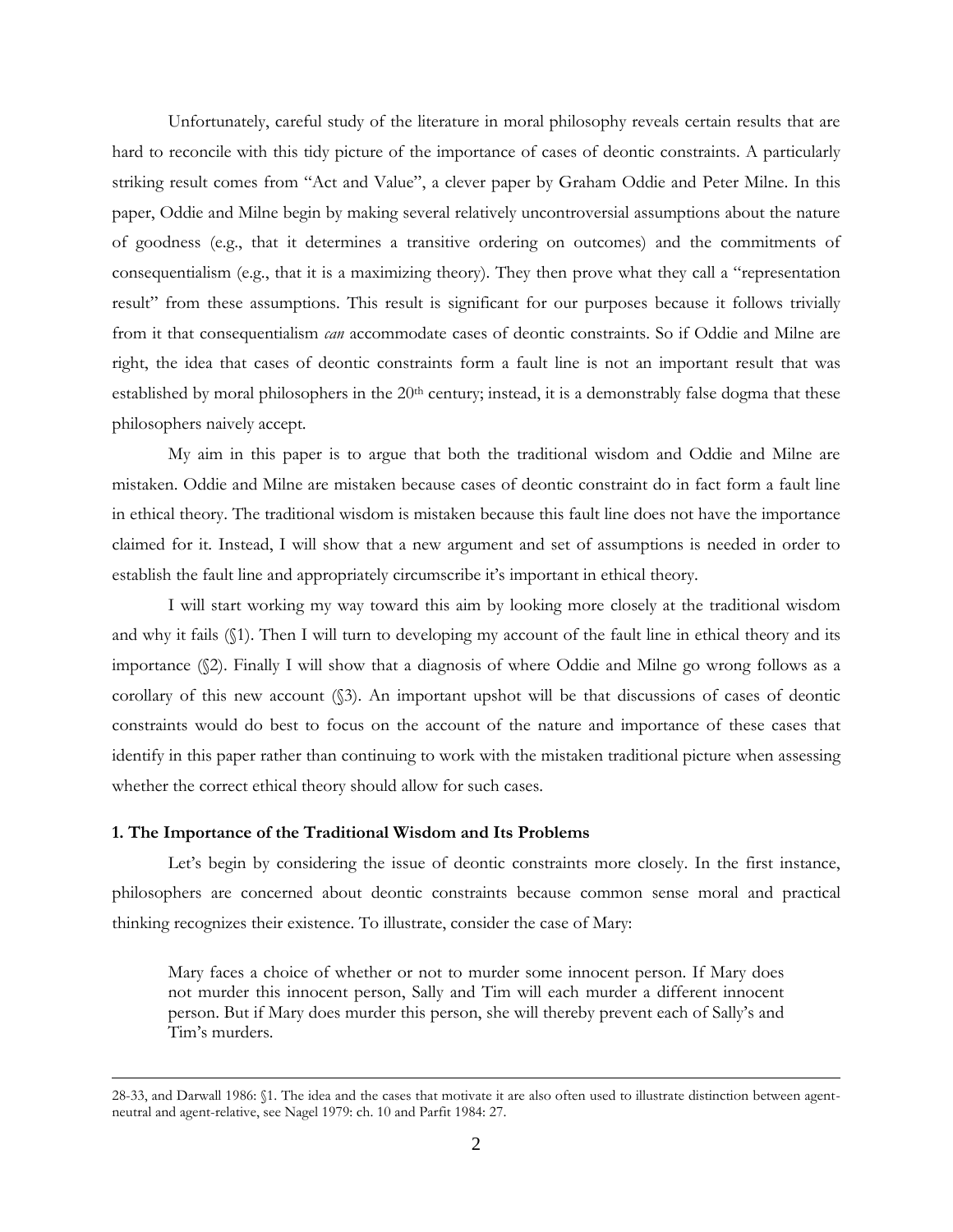Our common sense moral thought suggests that it would be wrong (i.e., not right) for Mary to murder even though her murdering would prevent more acts of the same morally relevant type (two murders) and that it would be right for Mary to not murder even though this will allow more acts of the same morally relevant type to occur. Similarly, common sense practical thought suggests that Mary has better reason to refrain from murdering than to murder even though murdering would prevent more acts of the same practically relevant type from occurring. And while this particular case involves murders, common sense moral and practical thinking recognizes many other cases as well. For example, common sense similarly recognizes that it would be wrong to break a promise and wrong to fail to help your loved ones even if by doing so others would keep their promise and help their loved ones.

By considering cases like this, philosophers arrived at the technical definition of a case of deontic constraints that I mentioned at the beginning of this paper: a deontic constraint *in this technical sense* is a case where an act is wrong even though performing that act will prevent more acts of the same morally relevant type from being performed.<sup>2</sup> While I think this technical definition is reasonable, we should be careful about how we use it. In particular, some theorists may want to use their theory to inform what counts as 'relevant'. If they do, they might accept the existence of these common sense cases but deny that any of them meet the technical definition of a case of deontic constraints because their theory claims that there is a relevant difference between the acts.

But of course what is important about cases of deontic constraints is not that they conform to this technical definition but rather that they are an important part of common sense moral and practical thought. For this reason, we should use 'deontic constraints' as a tag for the classs of cases like Mar's case that we pretheoretically recognize. So officially the question that I am pursuing is whether the consequentialist program is compatible with the existence of deontic constraints in this sense.

For this reason and for the purposes of simplicity and concreteness, we will use the case of Mary as our representative of cases of deontic constraints in morality and practical reason. And throughout this section, we will further simplify things by exclusively discussing morality. It should however be easy to see how our discussion generalizes.

What I want to argue in this section is that the traditional wisdom about the importance of the fault line in ethical theory formed by cases of deontic constraints form is mistaken. Let's begin then by looking at two of the important roles that the traditional wisdom claims (or, again more carefully, the standard philosophical practice of ethical theorists assumes) this fault line plays.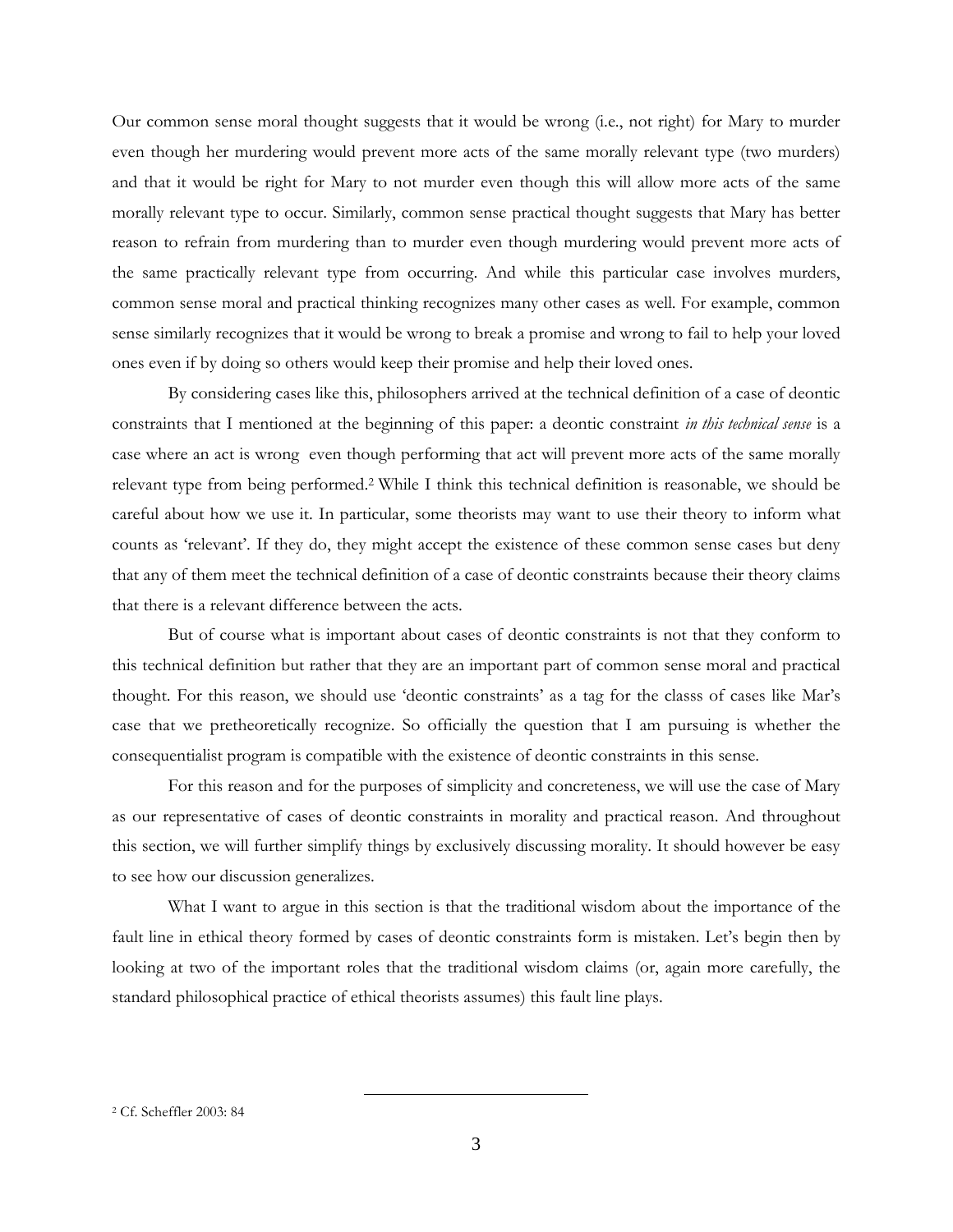## **1.1 Depth**

To see the first role, we must distinguish cases of deontic constraints from cases of *deontic options*. Cases of *deontic options* are cases where it is right or permitted for an agent to do each of two acts even though the outcome of one of the acts is better than the outcome of the other. These cases are thought to arise when the act that has the worse outcome is especially important to the projects of the agent.

Cases of deontic options are importantly different than cases of deontic constraints. To see what is different about them, we must note two logical features of consequentialism. First, consequentialism entails the following claim:

*Compelling Idea*: If an act has the best outcome (i.e., the outcome that outranks the outcomes of all the others acts), then it is right.<sup>3</sup>

Second, consequentialism is equivalent to the conjunction of the following two theses:

*Left-to-Right*: if an act is right, then it has an outcome that is not worse than the outcome of any alternative act.

*Right-to-Left*: if an act has an outcome that is not worse than the outcome of any alternative act, then it is right.

The difference between cases of deontic constraints and cases of deontic options concerns which of these theses they are incompatible with.

In particular, cases of deontic options are only incompatible with *Left-to-Right*. In these cases, it is right for the agent to do some act that furthers her personal projects even though it has an outcome that is worse than the outcome of another available act. However, these cases are not incompatible with the *Right-to-Left* because the agent is still permitted to do the act that has the better outcome. And for this reason, these cases are compatible with *Compelling Idea* as well. To label the fact that these cases are not incompatible with all three of these theses, I will say that these cases form a *shallow* fault line in ethical theory.

But according to the traditional wisdom, cases of deontic constraints are supposed to form a *deep* fault line in ethical theory in the sense that they are supposed to be incompatible with all three of these theses. It is supposed to be wrong to murder and right to not murder even though the outcome murdering is better than the outcome of any other available act. If this supposition is correct, the act with the best outcome is not right and this shows that these cases are incompatible with *Compelling Idea* and *Right-to-Left*. And if this supposition is correct, the right act has a worse outcome than another available act and this shows that these cases are also incompatible with *Left-to-Right*.

<sup>3</sup> See Foot 1985, Dreier 1993, Portmore 2005.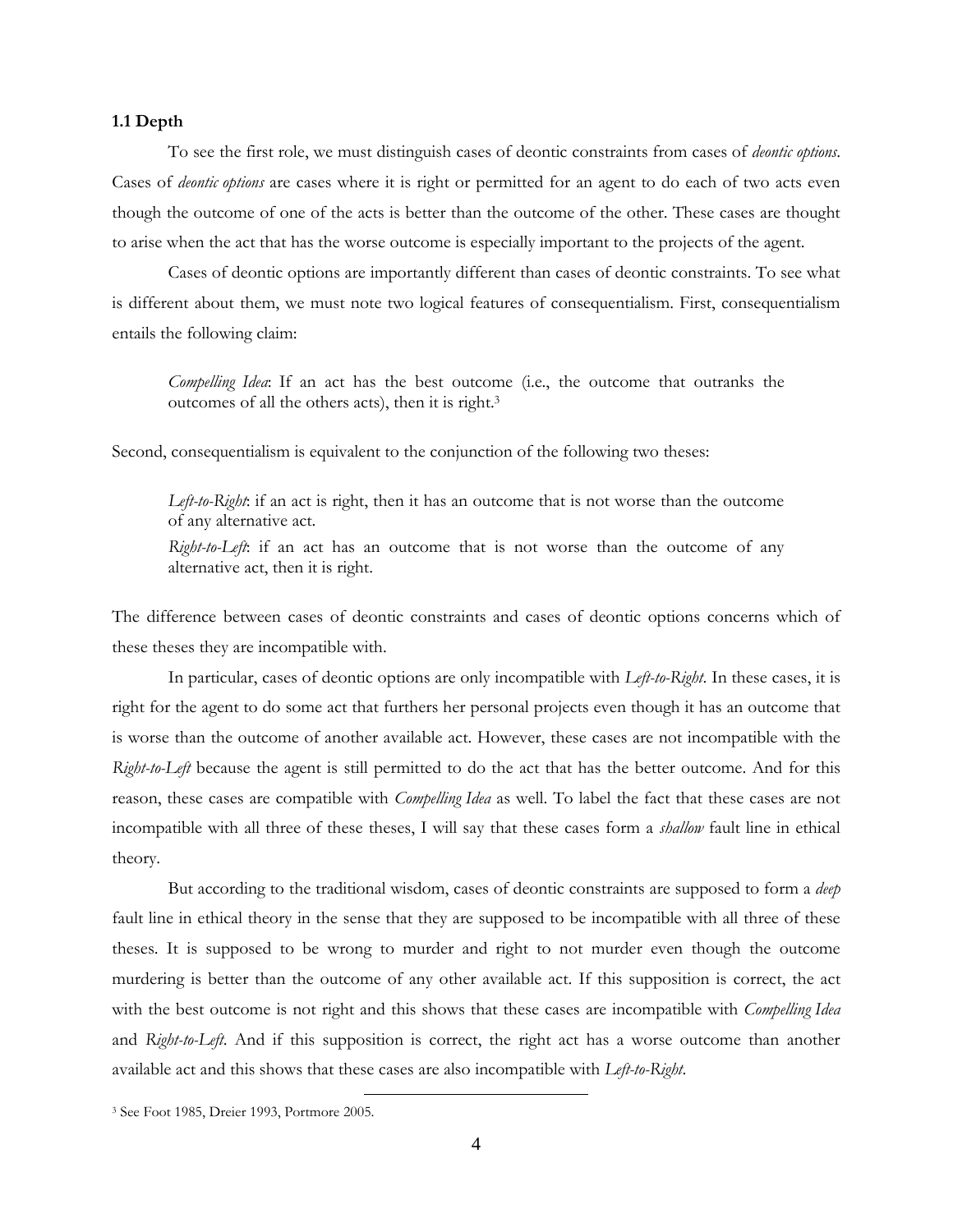Noting this supposed difference between deontic options and deontic constraints is theoretically important because philosophers have thought that cases of deontic constraints are paradoxical in a way that cases of deontic options are not. In particular, on at least one reading of the paradox of deontology, recognizing cases of deontic constraints leads to the paradox partly in virtue of these cases being incompatible with *Compelling Idea*. <sup>4</sup> Thus, the first important role the traditional wisdom claims for the fault line is that it is a *deep* rather than shallow fault line in ethical theory.

## **1.2 Neutrality**

To see the second role, it helps to consider a different kind of case that might seem to be incompatible with consequentialism. For example, suppose that I could give \$50 to John or to Bill and that Bill would benefit slightly more from the \$50 than John. But suppose further that I have promised John the \$50. Most of us believe that it would be wrong to give the money to Bill and right to give the money to John. And this case might seem like trouble for the consequentialists because it may seem that the outcome of giving Bill the money is best because he would benefit more.

But this troublesome case for the consequentialist (insofar as it is one) is supposed to be importantly different from the trouble posed by deontic constraints. This is because consequentialists have a ready reply to this problem: While this case may be a problem if we have a simplistic theory of goodness or *axiology* according to which, say, pleasure is the only thing that is good, it is not a problem if we abandon this hedonist axiology. If, instead, we have a pluralist axiology according to which things other than pleasure such as knowledge, virtue, friendship etc. are good, then we can easily handle the case. The simplest way for us to do so would be to add promise keeping to the list of goods.

More generally, the consequentialist determines what acts are right by a ranking of outcomes according to their goodness. But the consequentialist is not committed to any particular axiology in virtue of accepting consequentialism. And once the consequentialist has moved beyond a monistic axiology according to which, e.g., pleasure is the only good, they are free to think that the ordering of outcomes according to their goodness is determined by pleasure as well as other goods. This gives the consequentialist considerable flexibility to accommodate common sense moral thinking.

Campbell Brown nicely illustrates just how powerful and distressing this strategy can be:

Arguing with a consequentialist can be frustrating. Witness a typical sort of exchange: You—a nonconsequentialist, let's assume—begin with your favorite counterexample. You describe some action, a judge's convicting an innocent man to avert a riot, say, or a doctor's murdering a healthy patient for her organs, which, so you claim, would clearly have the best consequences, yet equally clearly would be greatly immoral. So consequentialism is false, you conclude; sometimes a person ought not to do what would have best consequences.

<sup>4</sup> This is one of the lessons of Scheffler 2003. For discussion of the paradox of deontology, see also Foot 1985, Darwall 1986, Bennett 1989, Brooks 1991, and Hurley 1997.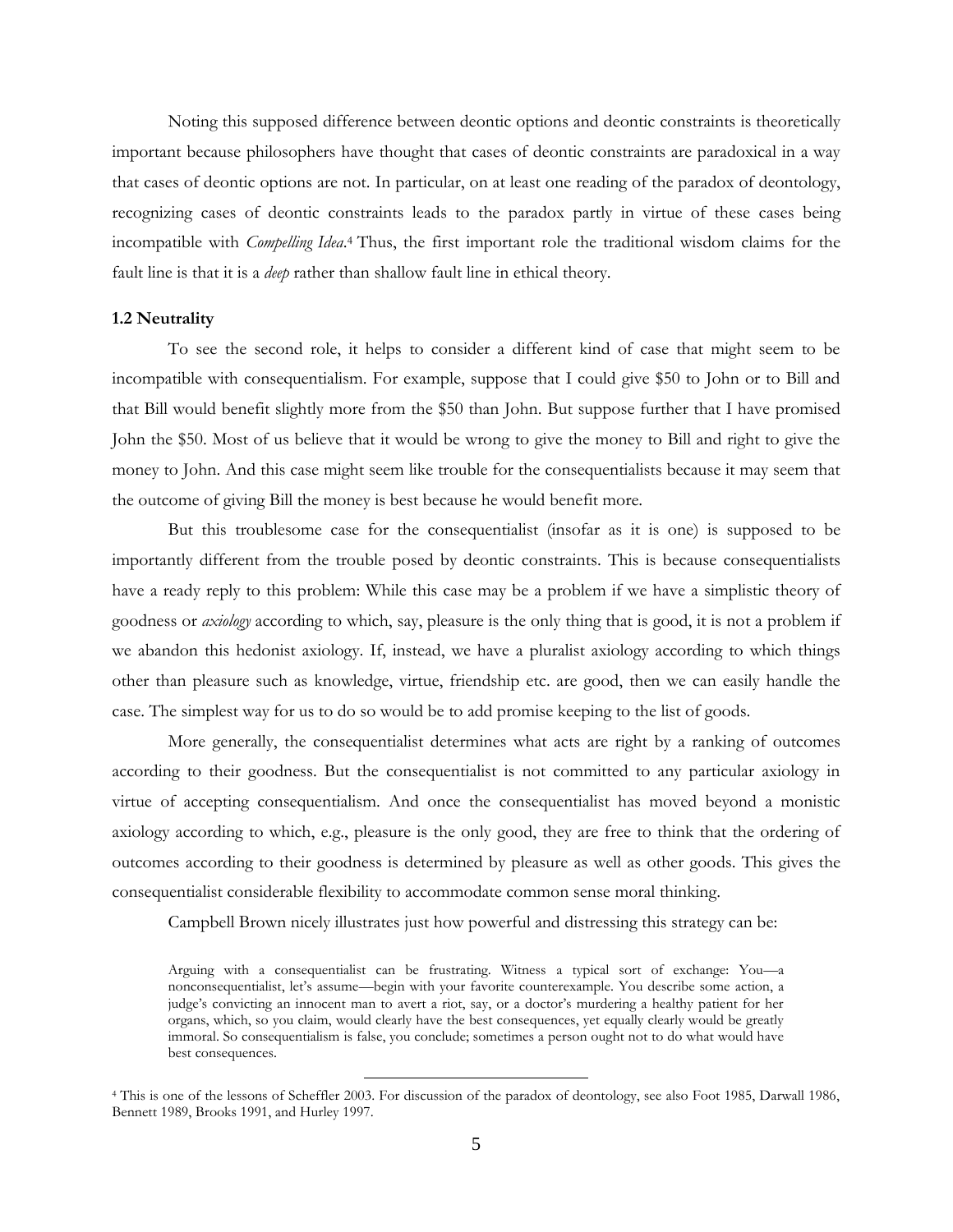"Not so fast," comes the consequentialist's reply. "Your story presupposes a certain account of what makes consequences better or worse, a certain 'theory of the good,' as we consequentialists like to say. Consequentialism, however, is not wedded to any such theory. We already knew that combining consequentialism with some theories of the good would have implausible results; that's what utilitarianism has taught us. In order to reconcile consequentialism with the view that this action you've described is wrong, we need only to find an appropriate theory of the good, one according to which the consequences of this action would not be best. You say you're concerned about the guy's rights? No worries; we'll just build that into your theory of the good. Then you can be a consequentialist too." (2011: 749-50)

In short, it is hard to find cases that are incompatible with consequentialism once we have recognized that consequentialists can adopt a pluralist axiology. And what is important about the idea that cases of deontic constraints form a fault line is that it tells us cases of deontic constraints are one of these hard to find cases that is incompatible with consequentialism.

In particular, the idea is that even if the only axiological assumptions that we make are structural or logical assumptions about goodness (e.g, that it determines a transitive ordering on outcomes), we can show that consequentialism is incompatible with cases of deontic constraints. In short, it is supposed to be that even if we are *neutral* about which axiology is correct, we can show that cases of deontic constraints are incompatible with consequentialism. And this is the second important role that the traditional wisdom claims for the fault line. It is supposed to be that the fault line can be established on (axiologically) *neutral* grounds. And in fact, one of the main aims of Brown's article (which we will consider in more detail shortly) is to show how this can be done.<sup>5</sup>

We can further bolster this point by considering a standard diagnosis of why the fault line can be established on neutral grounds. As I am understanding consequentialism, it is consistent for a consequentialist to adopt a pluralist axiology but all consequentialists (in my stipulative usage) are committed to thinking that these different goods together determine a *single* ranking of outcomes according to how good they are. And the standard diagnosis of why consequentialism cannot accommodate cases of deontic constraints is that it appeals to this single ranking.

Douglas Portmore sums this thought up at the outset of his *Commonsense Consequentialism*:

Consequentialism is typically taken to be an agent-neutral theory: a theory that gives each agent the exact same set of aims. Unfortunately, no agent-neutral theory can accommodate all of our common-sense moral intuitions. For instance, no agent-neutral theory can accommodate the intuition that it would be wrong to break a promise even so as to prevent two others from breaking a comparable promise, for the only way to accommodate such an intuition is to give each agent the distinct aim of, say, minimizing his or her own promise-breakings—thus, giving me the aim of minimizing *my* promise-breakings and you the aim of minimizing *your* promise-breaking. (2011: ix)

Portmore here uses the philosophical terminology of "agent-neutral" and cashes this out in terms of the aims of agents. In our terms, we can put the idea like this: In recognizing cases of deontic constraints,

<sup>&</sup>lt;sup>5</sup> See Darwall 1986: §2 for a historical perspective. He says that deontic constraints gained prominence in the 20<sup>th</sup> century because Moore was the first major consequentialist to decisively break with the tradition of adopting a hedonist axiology.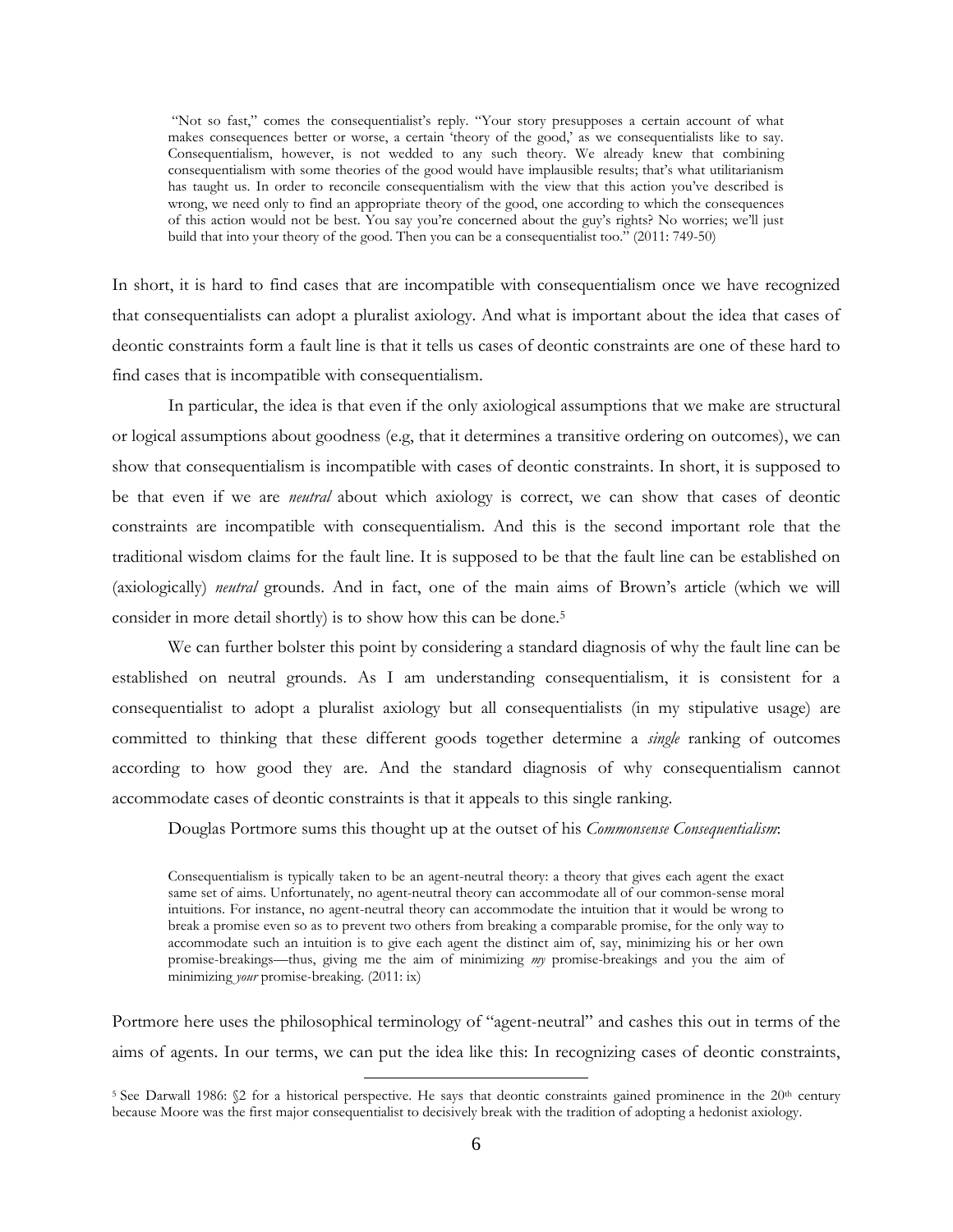common sense moral thinking suggests an agent ought to have special concern for her actions. For example, Mary ought to be especially concerned about *her* murders. We could, then, for each agent, rank outcomes according to the concerns that agent ought to have. In this way, we would get one ranking of outcomes according to what Mary ought to be concerned about and a perhaps different one according to what Sally ought to be concerned about. Portmore's claim is that consequentialism cannot accommodate cases of deontic constraints because, unlike common sense morality, consequentialism uses a *single* ranking of outcomes according to how good they are to determine what is right and wrong. Thus the standard diagnosis says that consequentialism cannot accommodate cases of deontic constraints simply in virtue of the axiologically neutral fact that it uses only a single ranking. <sup>6</sup>

What's more, the idea that we can establish on neutral grounds that cases of deontic constraints form a fault line has played an important role in moral theorizing. It has led to a new family of theories called agent-relative consequentialism or teleology.<sup>7</sup> These theories are not consequentialist as I am using this term. Instead, they are close cousins to consequentialism. According to these theories, there is not a *single* ordering of outcomes according to how good they are. Instead, there are multiple orderings of outcomes. Each ordering is an ordering of outcomes according to how good they are relative to some agent.

As Portmore's diagnosis suggests and the founding article of this family of theories, Amartya Sen's "Agency and Rights", attests to, one of the primary motivations for the move to agent-relative teleology is to accommodate cases of deontic constraints while sticking close to consequentialism. Evidently, this motivation for these theories is crucially dependent on the idea that we can establish that cases of deontic constraints are incompatible with consequentialism on neutral grounds.<sup>8</sup>

Thus, our discussion in §1.1-1.2 reveals that the traditional wisdom claims (or, again more carefully, the standard practice of moral philosopher implicitly assumes) that cases of deontic constraints are incompatible with all three theses identified earlier and that they are incompatible with these theses no matter which axiology we adopt. In slogan form then, the traditional wisdom is that we can show on *neutral* grounds that cases of deontic constraints form a *deep* fault line.

<sup>6</sup> Brook 1991 and Kamm 1996 argue that that is features of patients and not agents that explain the existence of cases of deontic constraints. I do not deny Brook's and Kamm's point. I insist only that if they are right, this is reflected in the ranking of outcomes according to what each agent ought to prefer.

<sup>7</sup> See Sen 1982; Dreier 1993 and 2011; Smith 2003 and 2009; Louise 2004; Portmore 2009 and 2011. For criticism see Regan 1983 and Schroeder 2006 and 2007.

<sup>8</sup> Having an neutral argument is also helpful for two more reasons. First often part of the paradox of deontology invokes the worry that recognizing cases of deontic constraints saddles us with 'intuitions in search of a foundation' (Scheffler 2003: 80). It would be at least dialectically awkward if the only reason we have for thinking that consequentialism cannot provide a foundation for these intuitions is that we have certain intuitions about goodness that cannot themselves be given a foundation. Second it may put the traditional wisdom on surer footing when it comes to various consequentialist perspectives on the role of case based intuitions. For a sampling of the different view see Singer 1974 and 2003, Hare 1980, Kagan 2001, and Portmore, 2011: 111-117.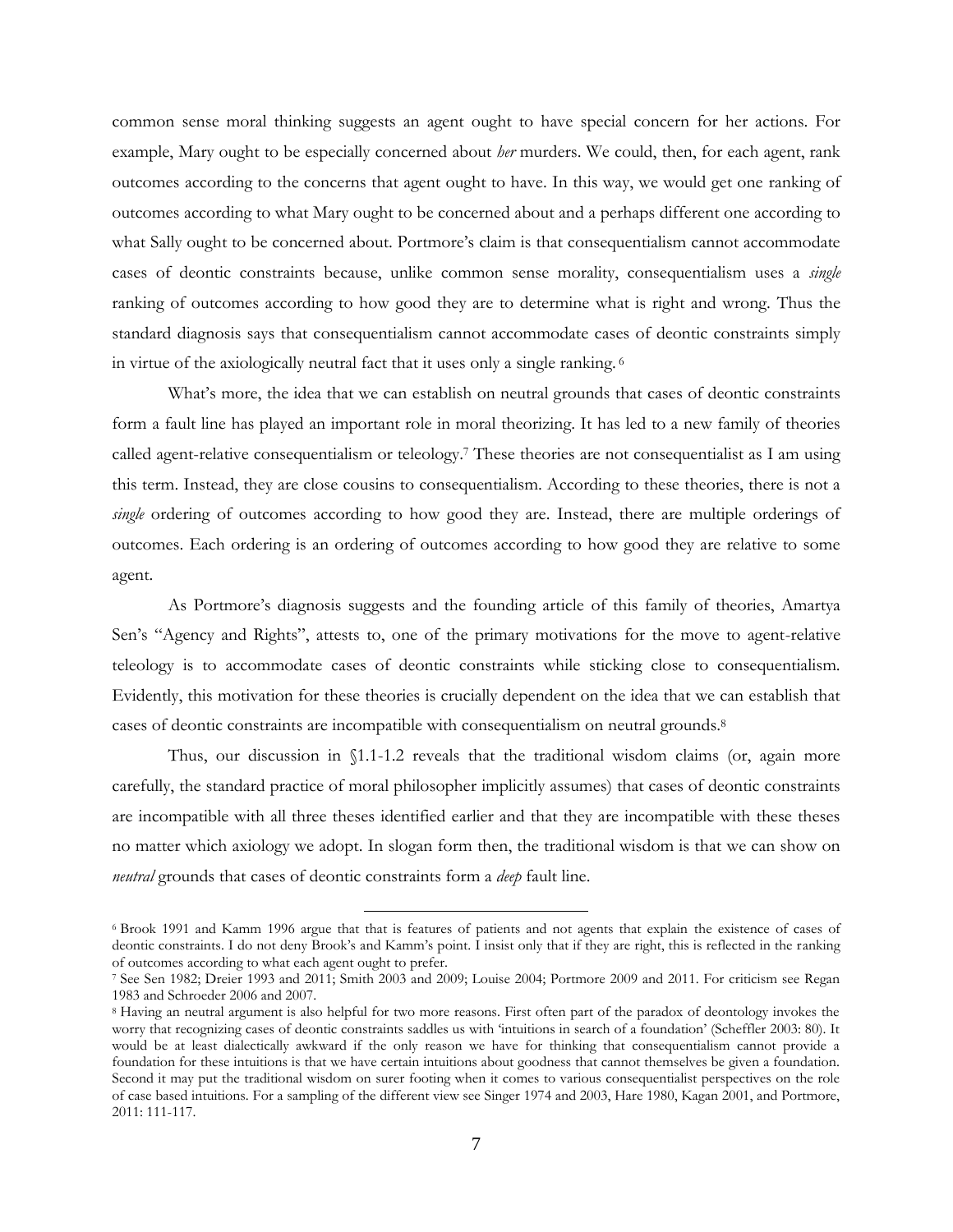## **1.3 A Non-Neutral Argument**

It was worth spending the time introducing these roles that the traditional wisdom claims this fault line plays because these roles constrains what kinds of arguments we can offer for thinking there really is such a fault line. In this section, I will illustrate this by considering some arguments that fail because they are not neutral in the sense that I just identified.

In Mary's case, it is supposed to be wrong for Mary to murder and right for her to refrain. One way the consequentialist could get this result is by saying that the outcome in which Mary refrains from murdering is better than the outcome in which she murders. Evidently, then, if consequentialism is incompatible with cases of deontic constraints, there must be some reason why she cannot rank the outcomes like this.

One simple idea about why we cannot rank the outcome of Mary's refraining murdering higher than the outcome of her murdering is that it is extremely plausible that the outcome of Mary's murder is better than the outcome of her refraining from murder. The trouble for this simple idea is that it is not neutral. We saw that according to the traditional wisdom, cases of deontic constraints were thought to be incompatible with consequentialism no matter what axiology, however implausible, we chose. But this argument relies on ruling out certain axiologies based on their implausibility.

Similar problems infect more sophisticated arguments suggested by the work of certain philosophers.<sup>9</sup> Though these arguments differ in detail, we will work with the following one:

Grant, for *reductio*, that Mary's not murdering has a better outcome than her murdering. This would mean that Mary's murder is worse than Sally's and Tim's murders. But now suppose that Sally and Mary "switched places". That is, suppose Sally could now murder in order to prevent each of Mary and Tim from murdering. Given that the consequentialist is committed to thinking Mary's murder is worse than Sally's and Tim's murders, the consequentialist is also committed to thinking that Sally's murder is *better* than Mary's and Tim's murders. So the consequentialist is committed to thinking Sally's murdering is not wrong. But there is nothing special about Sally that makes her any different from Mary. It is wrong for each of them to murder even if doing so would prevent two murders.

This argument or some nearby variant of it is, I think, among the best we can find in the literature for the conclusion that the outcome of Mary's murder is better than the outcome of her refraining from murder. Unfortunately, it too fails to be neutral.

To see, this let's work through what it says. A natural way to understand it is as asking us to consider a pair of cases. Letting 'M' stand for 'Mary murders', 'S' stand for 'Sally murders', and 'T' stand for 'Tim murders', we can say that in the first case Mary can realize one of the following two outcomes:

<sup>9</sup> It is not exactly clear who is giving this argument and who is giving the simple argument because most philosophers go through this discussion very quickly (though see Scheffler 2003: ch. 4, Darwall 1986: §1, Brook 1991: 1-2). The version presented here most closely resembles the one in Schroeder 2007: §I.B.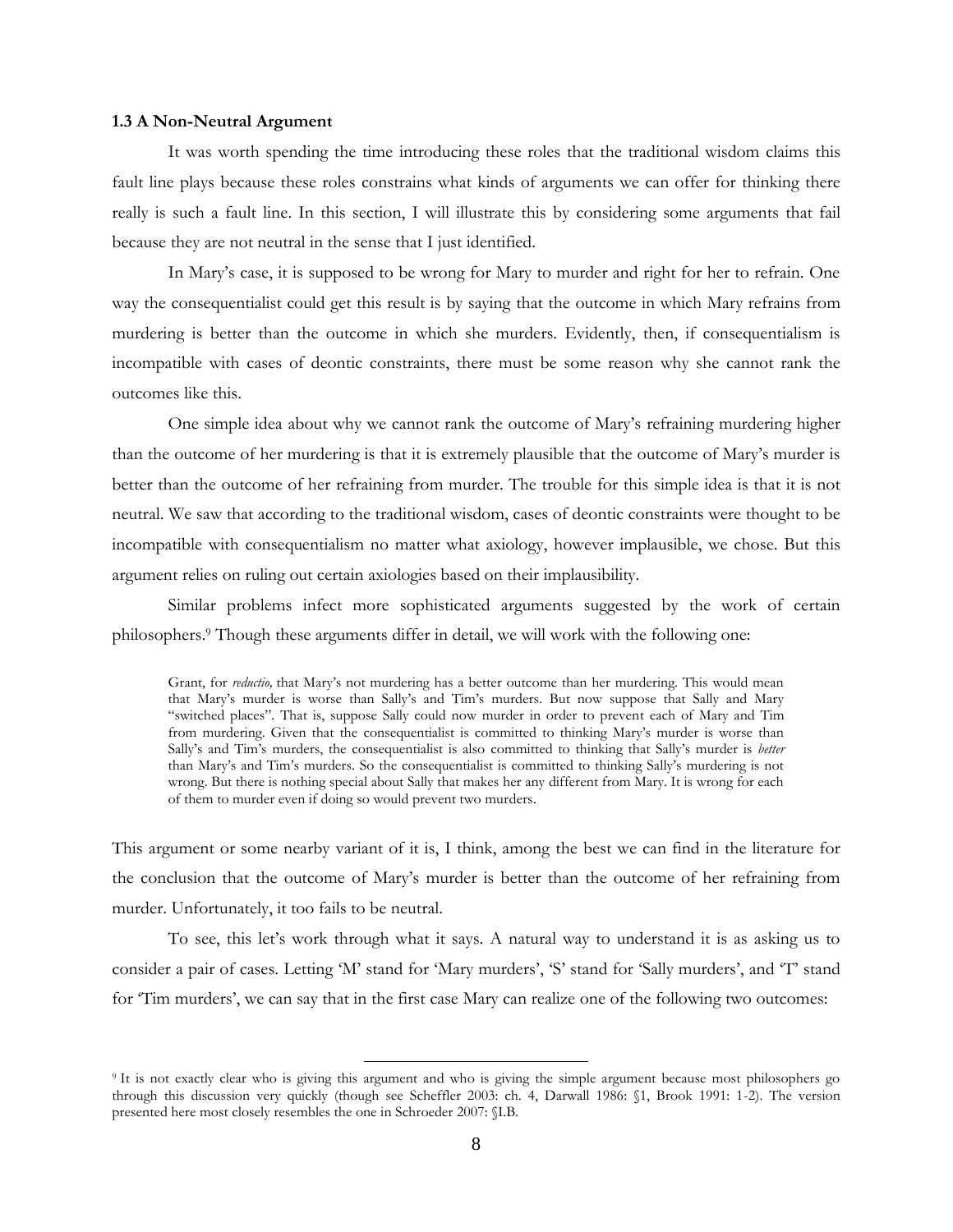$$
o_1: M, \neg S, \neg T
$$
  

$$
o_2: \neg M, S, T
$$

That is, Mary can murder or not and her murdering will prevent each of Sally and Tim from murdering. In the second of the pair of cases, Sally can realize either of two outcomes

o3: S, M, T o4: S, M, T

That is, Sally can murder or not and her murdering will prevent each of Mary and Tim from murdering.

At first glance, it can seem as though there is no barrier at all to the consequentialist getting the result that it is wrong for Mary to murder and wrong for Sally to murder. Just say  $o_2$  is better than  $o_1$  and say  $o_4$  is better than  $o_3$ .

But advocates of the argument that I have described above have claimed to find a reason for thinking that if you say  $o_2$  is better than  $o_1$ , then you must, contrary to what is desired, say that  $o_3$  is better than  $o_4$ . The argument begins by claiming that the only reason you could have for ranking  $o_2$ higher than  $o<sub>1</sub>$  is that you think *Mary's* murders are worse than Sally's and Tim's murders together. But if this is true, then surely, Sally's murder is better than Mary's and Tim's murders taken together. So we have to say the outcome in which Sally murders—o<sub>3</sub>—is better than the outcome in which Mary and Tim murder—o4. And this argument seems axiologically neutral because it does not just rely on our intuitive judgment that it cannot be both that  $o_2$  is better than  $o_1$  and  $o_4$  is better than  $o_3$ . Instead, it shows that if we were to grant that  $o_2$  is better than  $o_1$ , it would follow that  $o_3$  is in fact better than  $o_4$ .

As seductive as this argument is, it rests on a simple mistake. It is just not true that the only reason you could have for ranking  $o_2$  higher than  $o_1$  is that you think *Mary's* murders are especially bad. Instead, the grounds for ranking  $o_2$  higher than  $o_1$  may be something about Mary's circumstances. In particular, if what makes  $o_2$  better than  $o_1$  is that  $o_1$  involves preventing two murders, it would not follow that  $o_3$  is better than  $o_4$ . To the contrary, it would follow that  $o_4$  is better than  $o_3$ .

Now, of course, it may seem simply implausible to think that  $o_2$  is better than  $o_1$ . But, as we saw, it was supposed to be that consequentialism is incompatible with cases of deontic constraints on neutral grounds. Moreover, we can sketch a picture on which this ranking is at least not totally crazy. Distinguish two ways in which someone might fail to murder. She might fail to murder with *dirty hands* or with *clean hands*. We can say her *hands are dirty* in failing to murder when she would have murdered if others had not intervened and would have murdered if other important goods were at stake. This is to be contrasted with failing to murder with *clean hands*. To do this is to fail to murder and for it to be the case that you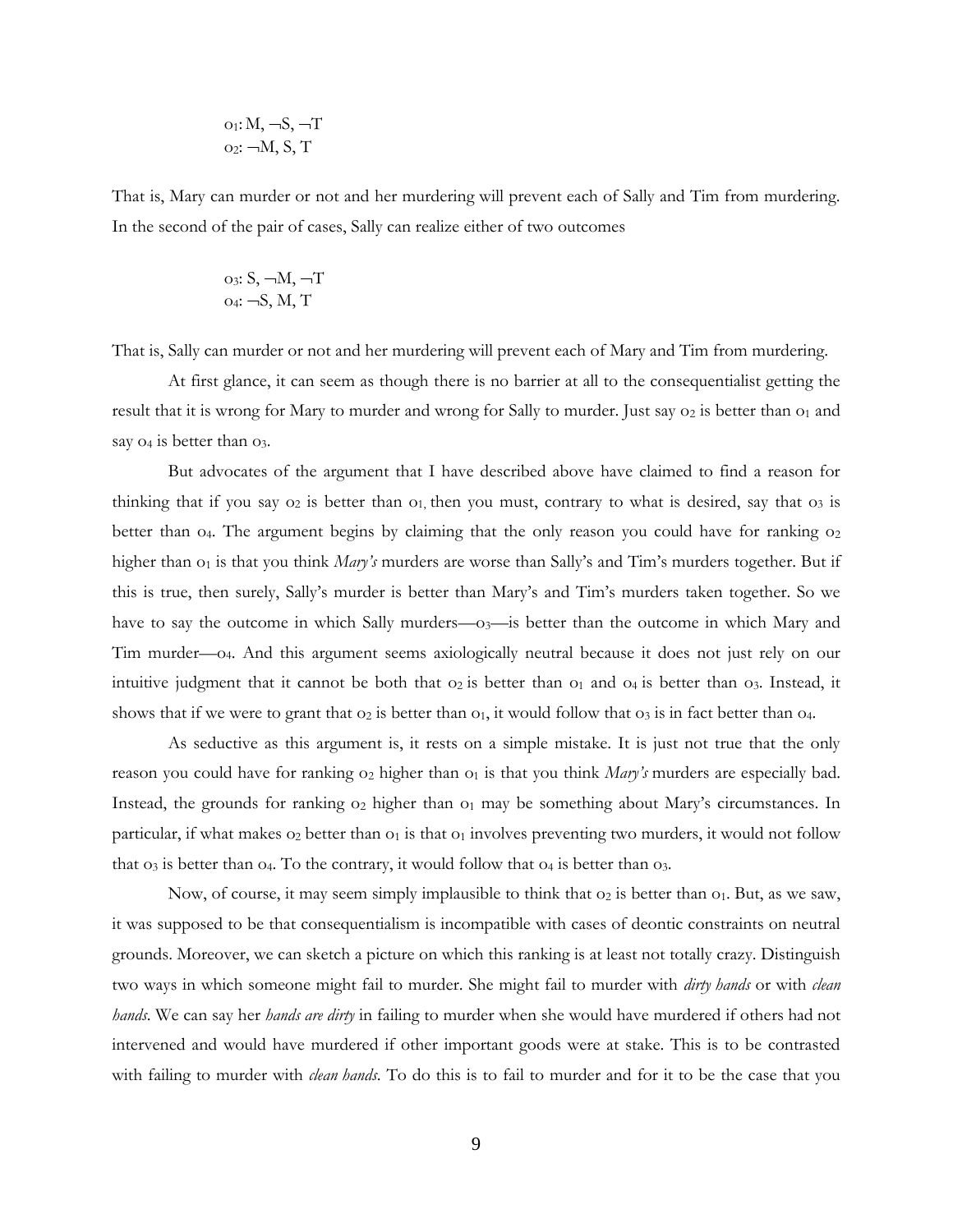would fail to murder even if others did not intervene and even if other goods were at stake.<sup>10</sup> Now suppose our pluralist consequentialist says *dirty handed* refraining from murder is worse than *clean handed* refraining from murder. If such a consequentialist thought clean handed refraining from murder is sufficiently better than dirty handed refraining from murder, she could claim that in the first case, the outcome in which Mary refrains from murdering is better than the outcome in which she murders—the outcome in which she refrains from murdering has one clean handed refraining from murdering and two murders whereas the outcome in which she murders has two dirty handed refrainings from murdering and one murder. And, of course, on analogous grounds she could claim that in the second case, the outcome in which Sally refrains from murdering is better than the outcome in which she murders.

Thus, we have seen that both a simple argument and a more sophisticated argument fail to establish on neutral grounds that cases of deontic constraints are incompatible with consequentialism contrary to the traditional wisdom's claim that the fault line can be established on neutral grounds.

#### **1.4 A Shallow Argument**

Having seen that certain arguments fail because they are non-neutral, I now turn to a recent argument due to Campbell Brown that is neutral (2011: 761). <sup>11</sup> The (structure of the) case Brown discusses is slightly different than the one that we have been considering so far. In his case, we are to suppose that Mary can murder and thereby prevent Sally from murdering or refrain from murdering and thereby allow Sally to murder. In symbols:

$$
(1) M \rightarrow \neg S
$$

$$
(2) \neg M \rightarrow S
$$

Similarly suppose that in this very same case, Sally can murder and thereby prevent Mary from murdering or Sally can refrain from murdering and thereby allow Mary to murder. In other words, in this case we also have that:

$$
(3) S \rightarrow \neg M
$$

$$
(4) \neg S \rightarrow M
$$

So overall, there are only two outcomes that could result no matter what Mary and Sally do:

<sup>10</sup> In order to achieve these goods, an agent must act in certain ways not just in the actual world but also in counterfactual possibilities. Though it often does not receive explicit comment and is, therefore, not obvious, I think many pluralist consequentialists are best interpreted as recognizing such goods (e.g. Pettit and Brennan 1986, Railton 1986). But for a particularly explicit example, consider Philip Pettit's account of the good of non-domination (List 2005 and Pettit 2011). <sup>11</sup> Cf. Portmore 2011: 86-87. This argument also only establishes a shallow fault line.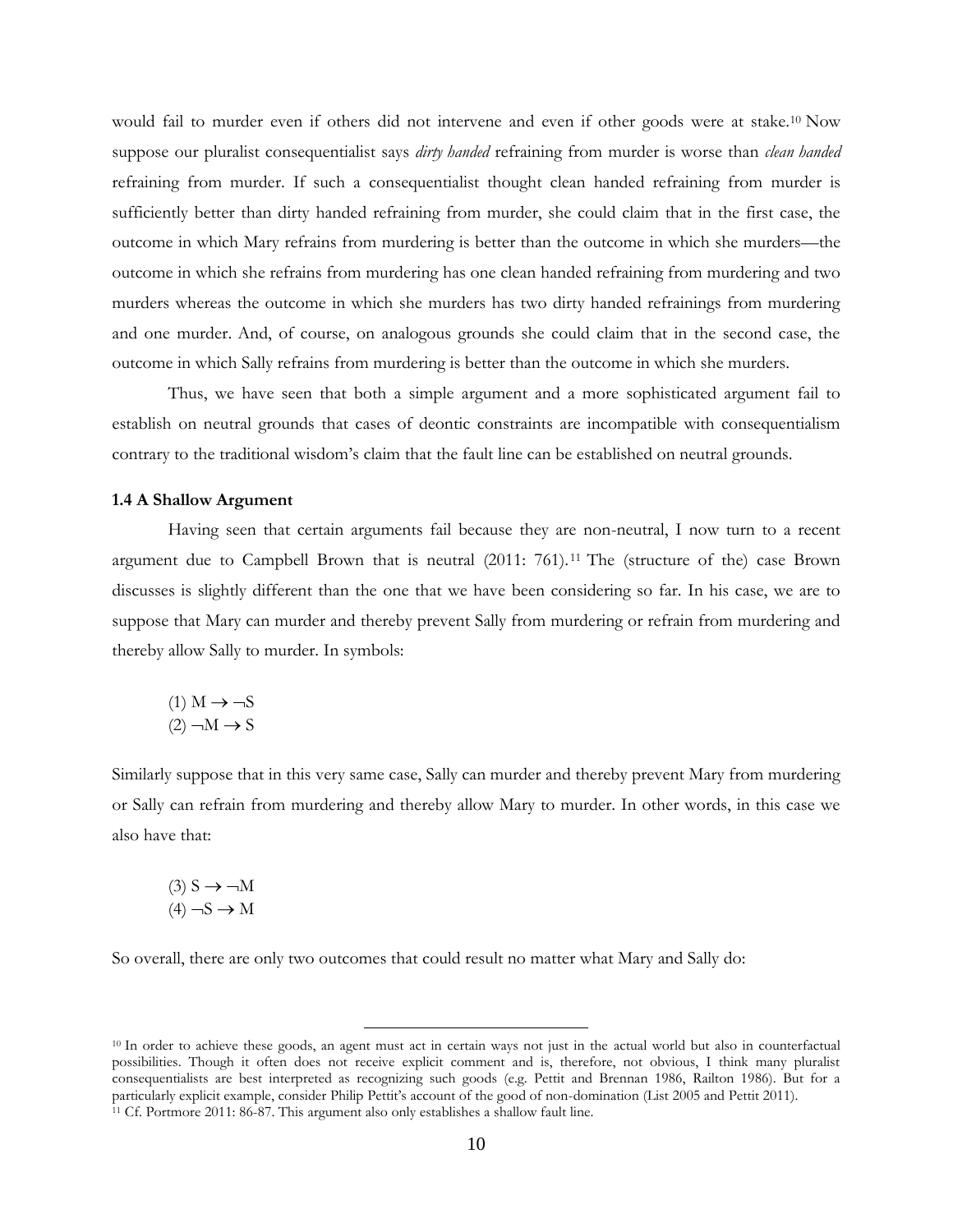$$
\begin{array}{c}\n o_1: M, \neg S \\
o_2: \neg M, S\n\end{array}
$$

In this case, it is supposed to be wrong for Mary to murder and right for her to refrain from murdering. And similarly, it is supposed to be wrong for Sally to murder and right for her to refrain from murdering.

Brown's argument is neutral because he considers all possible ways of ranking  $o<sub>1</sub>$  and  $o<sub>2</sub>$  and shows that none of them allow the consequentialist to get the desired result in the case. Suppose we said  $o_1$  is better than  $o_2$ . According to consequentialism, it would then be right for Mary to murder and so we would not get the desired result that it is wrong for her to murder. Suppose instead, we said that  $o_2$  is better than o<sub>1</sub>. According to consequentialism, it would then be right for Sally to murder and so we would not get the desired result that it would be wrong for her to murder. Finally suppose we said  $o<sub>1</sub>$  and o<sup>2</sup> are equally good. According to consequentialism, it would be right for Mary to murder and so we would not get the desired result that it would be wrong for her to murder. Thus, consequentialism is incompatible with cases of deontic constraints.

This argument is sound and neutral. But it does not suffice to establish that there is a *deep* fault line in ethical theory. According to the traditional wisdom, the fault line was supposed to be *deep* in the sense that these cases are supposed to be incompatible with *Compelling Idea*, *Left-to-Right*, and *Right-to-Left*. This was what is supposed to make cases of deontic constraints importantly different from cases of deontic options and what is supposed to make these cases especially paradoxical.

To see that Brown's argument does not establish a deep fault line, suppose, plausibly, that  $o_1$  and o<sup>2</sup> are equally good. If we adopted this ranking, we can show that cases of deontic constraints are incompatible with *Right-to-Left*— if an act has an outcome that is not worse than the outcome of any alternative act, then it is right—because, e.g., Mary's murdering has an outcome that is not worse than the outcome of any alternative act and yet Mary's murdering is wrong. But we cannot show that they are incompatible with *Left-to-Right*—if an act is right, then it has an outcome that is not worse than the outcome of any alternative act—because the consequent of this conditional is true of each of the acts when  $o_1$  and  $o_2$  are equally good. And we cannot show that they are incompatible with *Compelling Idea*—if an act has the best outcome, then it is right—because the antecedent of this conditional is false of each act when  $o_1$  and  $o_2$  are equally good.<sup>12</sup>

Thus, while Brown's argument is neutral, it does not establish a deep fault line. And for this reason it fails to vindicate traditional wisdom that cases of deontic constraints form a deep fault line.

<sup>12</sup> Of course, Brown's argument does not establish the same shallow fault line as cases of deontic options do (Brown's concerns *Right-to-Left*, cases of deontic options concerns *Left-to-Right)*. Nonetheless, the fault line it establishes is not deep.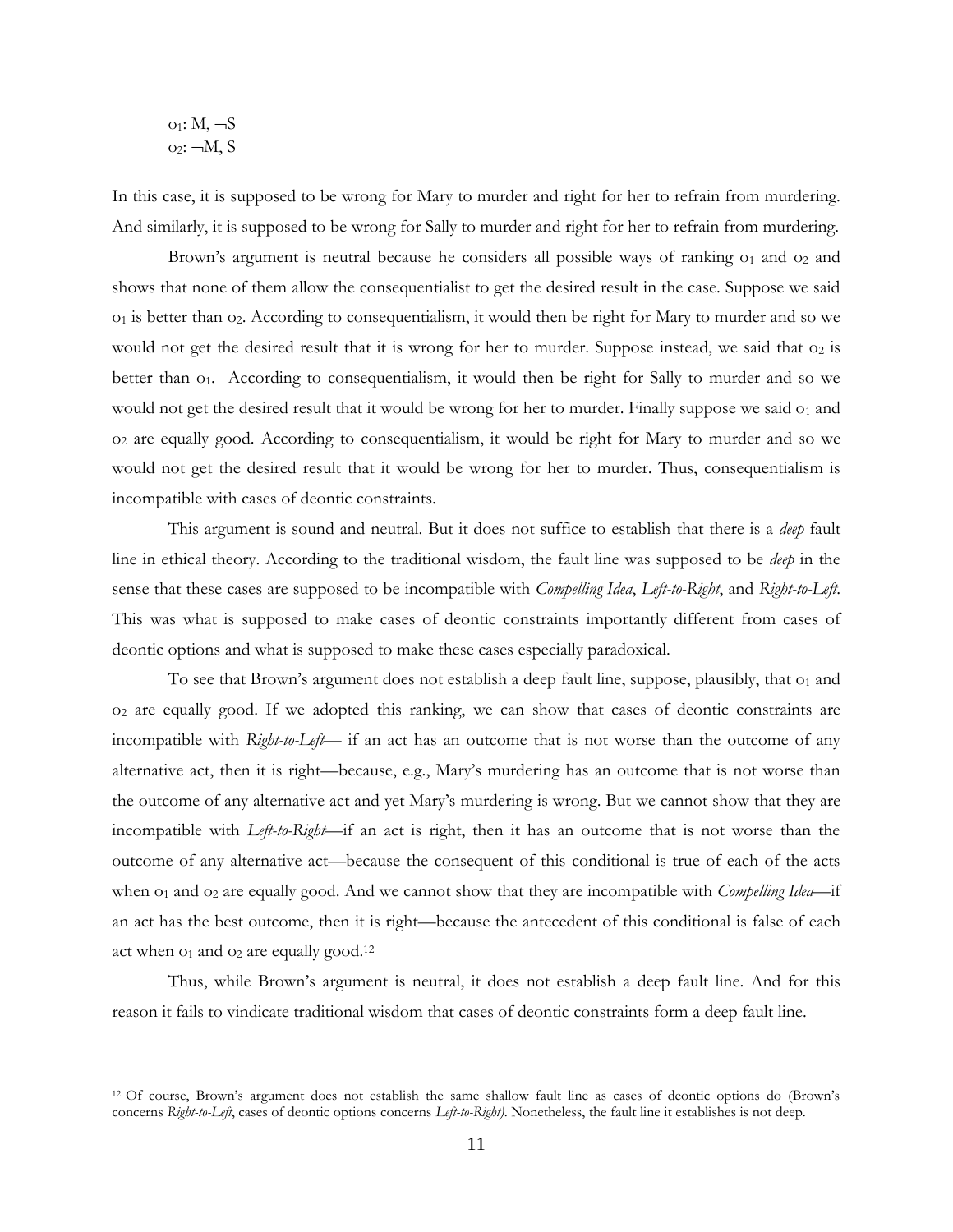#### **1.5 Impossibility**

And in fact, the failure of Brown's argument illustrates why the traditional wisdom must be mistaken: it is impossible to show that there is a deep fault line on neutral grounds. Notice that in order to ensure neutrality Brown considered each possible way the consequentialist could rank outcomes. One of the orderings involved having the outcomes being ranked the same.

This ordering of outcomes cannot be ruled out on neutral grounds. After all, there is nothing about the structural or logical properties of goodness that entails that certain outcomes have to be ranked ahead of others. Rather, the only grounds that there might be for insisting in a particular case that some outcome has to be ranked above another would have to at least be minimally non-neutral.

And this shows that the traditional wisdom is false: Ranking outcomes as tied cannot be ruled out on neutral grounds. If we rank outcomes as tied, we will not be able to show that *Left-to-Right* or *Compelling Idea* is incompatible with cases of deontic constraints.

Having seen that the traditional wisdom fails, two natural strategies for establishing the fault line and correctly describing its importance suggest themselves. One strategy is to give up on establishing a deep fault line. And Brown's argument shows that if we do this, we can establish shallow fault line on neutral grounds. Another strategy is to give up on establishing a fault line on neutral grounds. This is the strategy that I will pursue.

## **2. Unanimity and Deontic Constraints Structured as Prisoner's Dilemma**

In pursuing this strategy, I will try to take a minimal departure from neutrality in an attempt to stay as close as possible to the roles that the traditional wisdom claimed for the fault line and thereby try to save as much of the standard practice of ethical theorists as possible. The trouble with neutrality, recall, was that it allowed for us to rank the outcomes the same. What I will do is isolate the weakest and most plausible principle that I can think of that will rule out axiologies that rank outcomes the same in cases of deontic constraints. By doing this, I hope to establish a deep fault line on non-neutral but *modest* grounds.

Before I delve into this task, one caveat is in order. I know of now simple and plausible way of determining how modest an axiological assumption is. So in what follows I will present the most modest assumption that I can think of and leave it to the reader (and a few footnotes) to assess whether there may be some even more modest assumption that could do the work that we require.

## **2.1 Unanimity**

The principle that I will rely on is the following: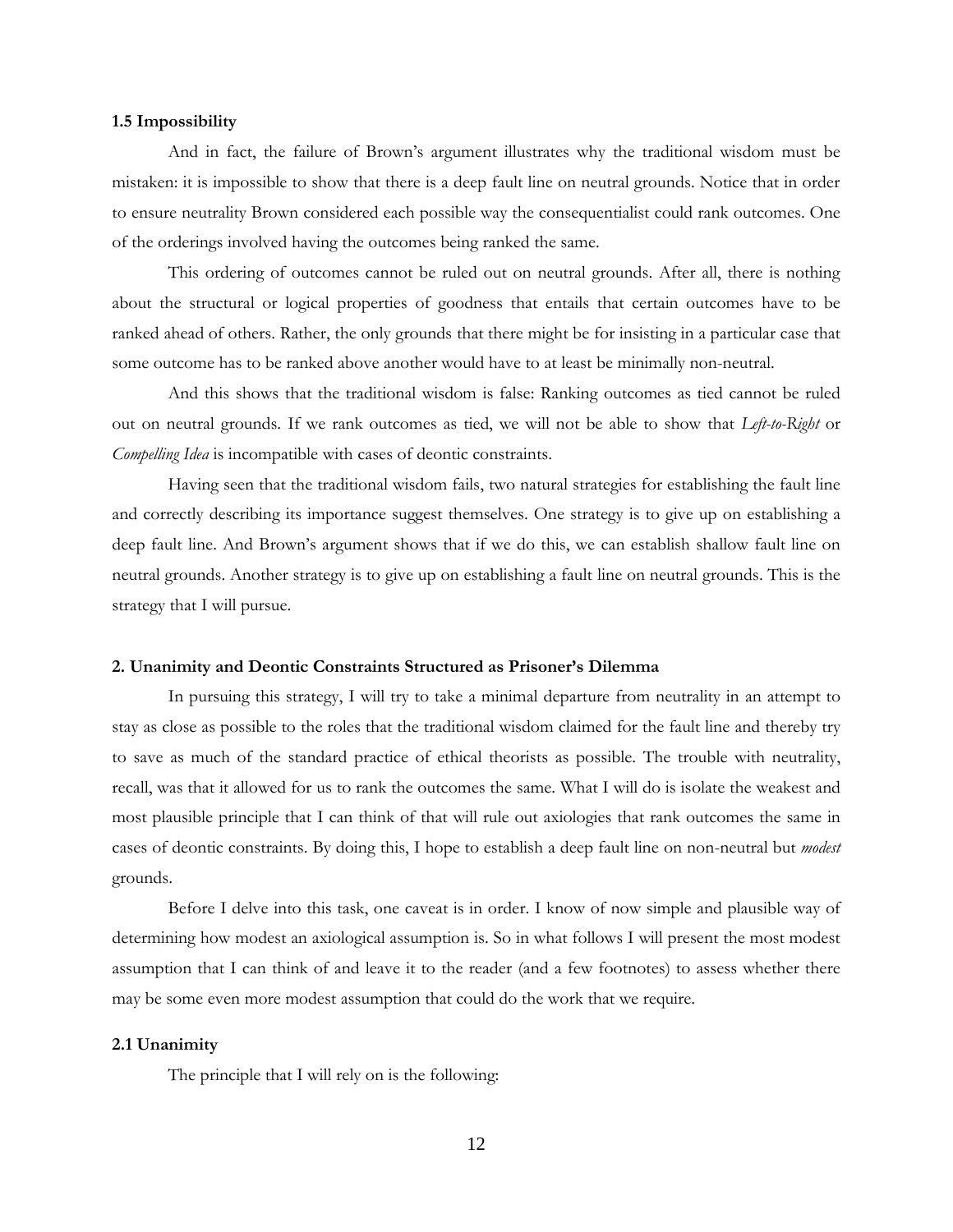*Unanimity* If every agent ought to prefer some outcome, o<sub>i</sub>, to another outcome o<sub>i</sub>, then  $o_i$  is better than  $o_i$ .

*Unanimity* is a high level claim about the relationship between what agents ought to prefer and what is good. *Unanimity* does not follow from purely structural or logical features of goodness so it is nonneutral. It is however a very weak and highly plausible principle. And as I will argue later in this section, it is a principle that will force us to rank one outcome higher than another in cases of deontic constraints. If we can establish that cases of deontic constraints form a deep fault line on the basis of *Unanimity*, I believe that this will be as close as we can come to vindicating the traditional wisdom.

I will not offer any argument directly in favor of *Unanimity*. This is because any argument that I can think of relies on premises that are jointly less plausible than *Unanimity* itself. Instead, I will try to bring out the inherent plausibility of this principle by clarifying what it says and locating it in the broader context of issues at the intersection of moral philosophy and social choice theory.

Let me begin by clarifying what *Unanimity* says. In particular, I want to discuss the sense of 'ought' that figures in this principle. I intend this 'ought' to be one that is *objective* and *all-things-considered*. It is *objective* in the sense that it depends on the facts and not on the epistemic state of the agent (e.g, if an agent fails to know that pushing button A will greatly benefit everyone and pushing button B will greatly harm everyone, it is still true in this sense that the agent ought to prefer the outcome of pushing button A to pushing button B). It is *all-things-considered* in the sense that what we ought in this sense to do is determined by all the practically relevant considerations rather than a subset of them (e.g., the moral considerations)

This sense of 'ought' is also what we might call the 'ought' of fittingness.<sup>13</sup> To see what I mean by this, consider two examples. Suppose that an evil demon threatens to kill me unless I believe that 2+2=5 or an evil demon threatens to kill me unless I prefer a world in which I experience total agony to a world in which I do not. There is a sense in which I ought to believe that 2+2=5 and ought to prefer the world with total agony—I will stay alive. But there is another perfectly good sense in which I ought not to believe 2+2=5 and ought to not prefer the world with total agony. After all, I have plenty of evidence that  $2+2\neq 5$  and there is nothing but agony in that world. The 'ought' of fittingness is this later sense of 'ought' on which I ought to not have this belief and ought not to have this preference. Very roughly, in the sense of 'ought' that I have in mind, whether you ought to prefer some outcome to another one depends on the properties of the outcomes rather than the properties of your having the preference or belief. In the terminology of the philosophical literature of fitting attitudes, the fact that

<sup>13</sup> Thanks to Sam Shpall for pressing me to be clearer about this.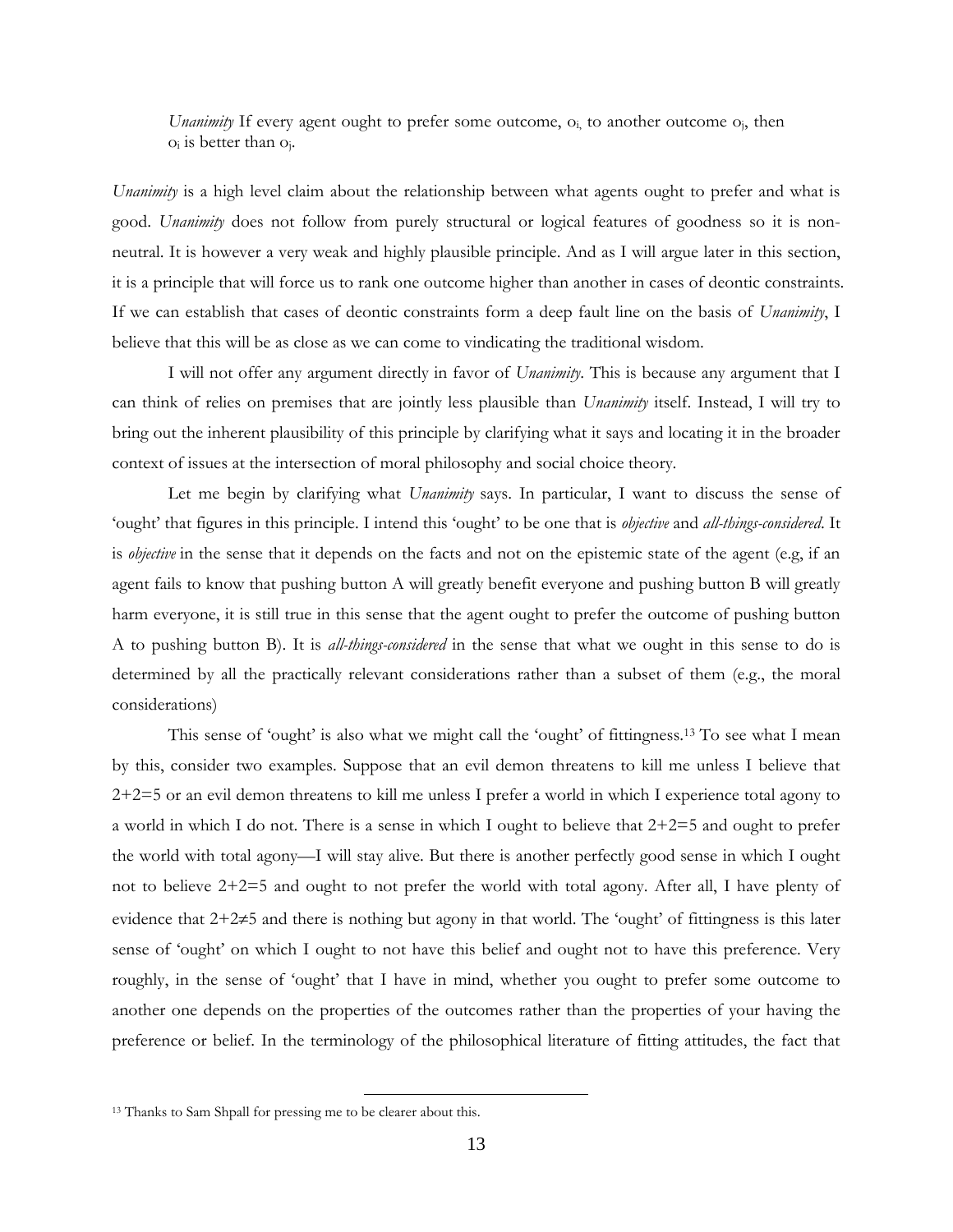you will be killed for refraining from forming a preference or belief is simply the wrong kind of reason to ground the claim that you ought to have this preference or belief in the fittingness sense of 'ought'.<sup>14</sup>

It is important to be clear about this because certain consequentialist theories purport to tell us which preferences we ought to have.<sup>15</sup> According to these theories, we ought to have a preference when having this preference would lead to the best outcome. These theories are best understood as being about a different sense of 'ought' than the one that I have in mind. This is because they blatantly invoke considerations that are the wrong kind of reason to bear on whether I ought to have a preference in my sense of 'ought'.<sup>16</sup>

This point is noted in different terminology in Derek Parfit's *Reasons and Persons*. Parfit distinguishes between an agent's theory-given aims and the aim the theory tells the agent she ought to have. The consequentialist-theory-given aim for each agent is the aim of realizing the best outcome. This does not however mean that consequentialism says that each agent ought to aim to realize the best outcome for it may be that aiming to realize the best outcome does not lead to the best outcome. In Parfit's terminology, my sense of 'ought' is the one where an agent ought to prefer  $o_i$  to  $o_j$  just in case  $o_i$ better fulfils the aims given to that agent by the correct theory.

With this clarification in hand, let me turn to locating *Unanimity* within the context of moral philosophy and social choice theory. Social choice theory is a field where, among other things, theorists are interested in trying to understand whether and to what extent the so-called social good, which we can think of as goodnesss, depends on the goods of individuals.<sup>17</sup> In that field, a very similar principle has been proposed. Though this principle is sometimes called 'unanimity' as well, I will refer to it by another common name in order to avoid confusion:

*Weak Pareto Efficiency*: If an outcome  $o_i$  is better for every agent than an outcome  $o_i$ , then outcome  $o_i$  is better than outcome  $o_i$ .

Both *Weak Pareto Efficiency* and *Unanimity* claim that there is a connection between goodness and some other normative notion. And while there are interesting question about what explains this connection, both principles are appealing in their own right. The main difference between *Weak Pareto Efficiency* and *Unanimity* is that *Weak Pareto Efficiency* concerns a connection between the goods of individuals and goodness while *Unanimity* concerns a connection between what each individual ought to prefer and

<sup>14</sup> See D'Arms and Jacobsen 2000 and Rabinowicz and Rønnow-Rasmussen 2004

<sup>15</sup> I have so-called global consequentialism particularly in mind, see Pettit and Smith 2000, Driver 2012: ch. 7, Chappell 2012.

<sup>16</sup> Cf. Way Forthcoming's criticism of the project of explaining the fittingness sense of 'ought' in terms of value.

<sup>17</sup> See Gaertner 2009 for an introduction.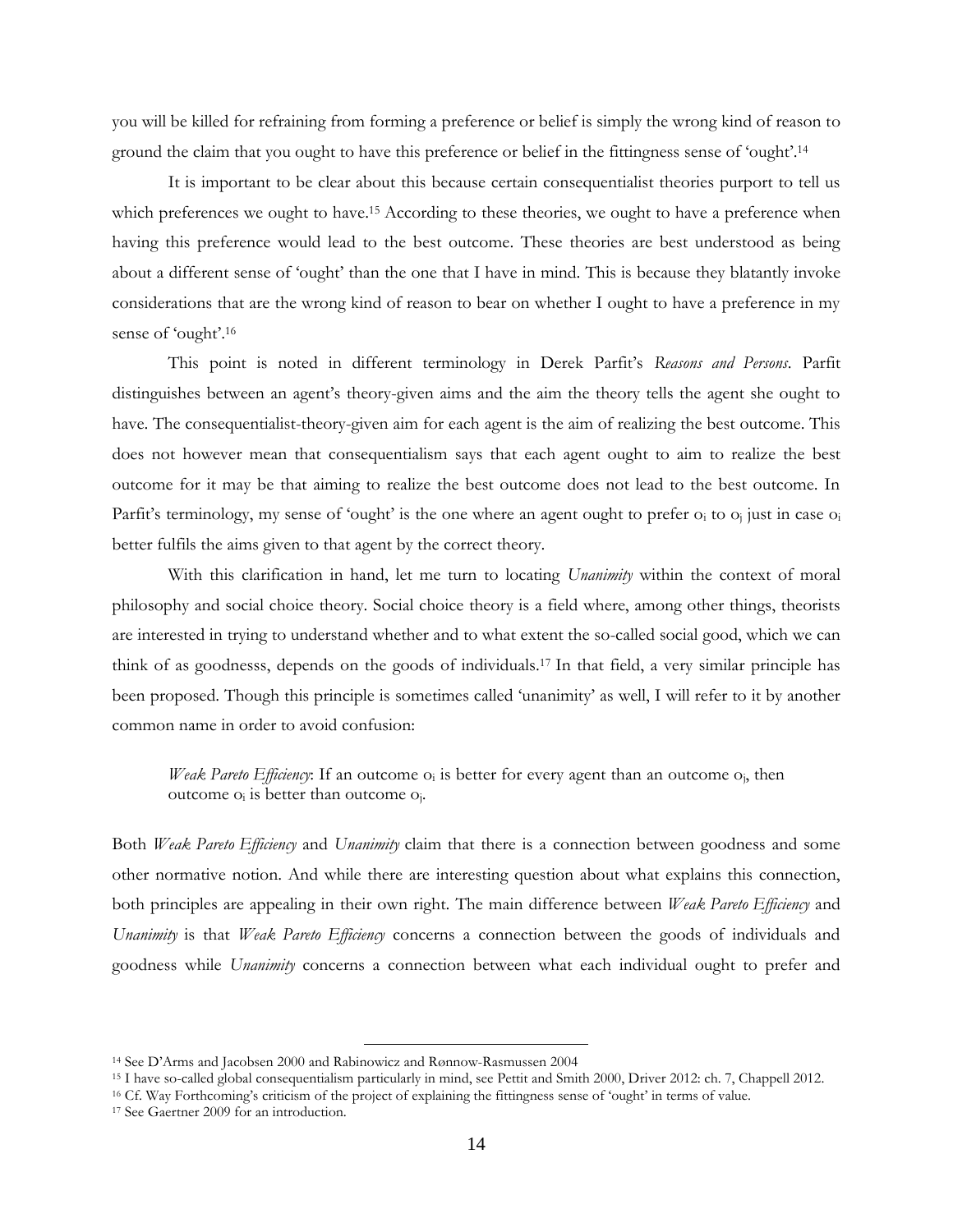goodness. One way to see why *Unanimity* is overwhelmingly plausible is to see why it is not vulnerable to certain objections that you might give to the already plausible *Weak Pareto Efficiency*.

For example, if we understand the good of an agent as her well-being, we might worry that *Weak Pareto Efficiency* is not sufficiently sensitive to the distribution of well-being. In particular, suppose in  $o_1$ person A's well-being is 5 and person B's well-being is 6 and in  $o<sub>2</sub>$  person A's well-being is 6 and person B's well-being is 15. In this case *Weak Pareto Efficiency* would tell us  $o_2$  is better than  $o_1$ . This might seem worrisome on the grounds that  $o_2$  is actually worse than  $o_1$  because there is much greater inequality in  $o_2$ .

While I don't want to endorse this objection to *Weak Pareto Efficiency*, it is important to see that it is much less plausible as an objection to *Unanimity*. This is because it is natural to think that if equality considerations matter for the goodness of outcomes, they also matter for what agents ought to prefer. Thus, if we focus on what each of the agents ought to prefer, it will turn out that each of them ought to prefer o<sup>1</sup> to o2. In this way, *Unanimity* is not vulnerable to this objection to *Weak Pareto Efficiency*.

More generally, *Unanimity* is not vulnerable to a whole host of objections to the idea of understanding goodness in terms of the well-being of individuals.<sup>18</sup> This is because whatever other features contribute to goodness, they also plausibly contribute to what individuals ought to prefer. This illustrates why *Unanimity* is more plausible than the already plausible *Weak Pareto Efficiency*. 19

Having explained why *Unanimity* is plausible, I will now turn to clearing the way for my argument that cases of deontic constraints form a fault line in ethical theory.

## **2.2 Prisoner's Dilemmas**

The first thing to notice is that we have some work to do before we can use *Unanimity* to show that cases of deontic constraints form a fault line. This is because we cannot simply apply *Unanimity* to Mary's case in order to get the result that we want. What we are trying to show in Mary's case is that the outcome in which Mary murders is better than the outcome in which Mary does not murder. We could use *Unanimity* to get this result if we could show that everyone ought to prefer the outcome in which Mary murders to the outcome in which she does not murder. Unfortunately, we do not have any reason to think that this must be true. In fact, it seems plausible enough to think that Mary ought to prefer the

<sup>&</sup>lt;sup>18</sup> To give another example, it would avoid the non-identity problem for reducing goodness to well-being that can be found in Parfit 1984: ch. 16.

<sup>19</sup> I have chosen to focus on the philosophical difference between *Unanimity* and *Weak Pareto Efficiency*. I have, because of this, ignored the issues in social choice theory that might bear on the acceptability of *Unanimity*. In particular, it is worth noting that *Weak Pareto Efficiency* is a premise in both Arrow's impossibility result and Sen's liberal paradox (see Arrow 1963, Sen 1971). Unfortunately, I do not have space in this paper to consider these results in detail. It is however worth making two points. First few reject *Weak Pareto Efficiency* on the basis of these results and variants of these results can be established without assuming *Weak Pareto Efficiency* (see Gibbard 1974). Second the other assumptions of these proofs (e.g., unrestricted domain) are highly suspect if we consider them for the notion of ought to prefer that figures in *Unanimity*.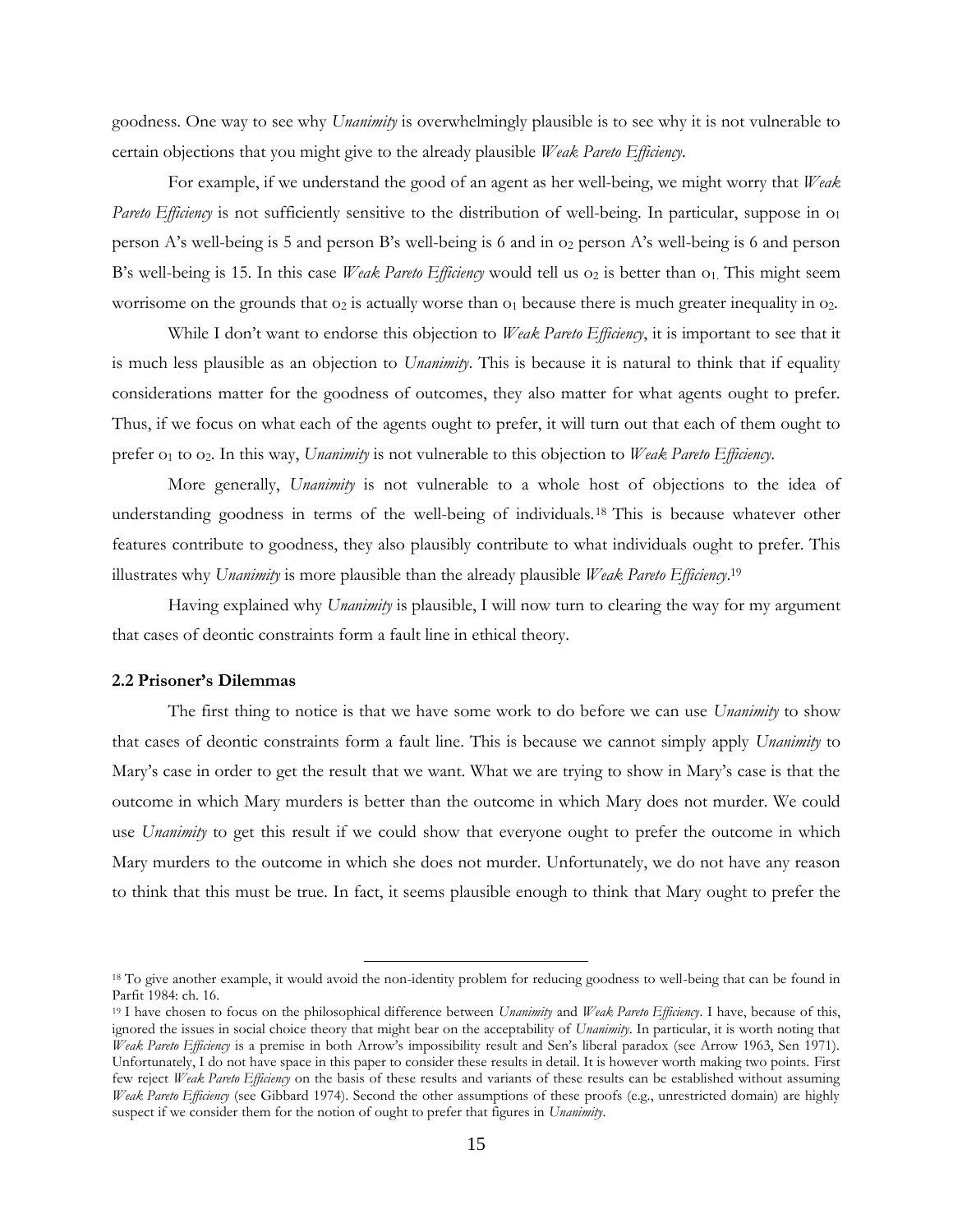outcome in which she refrains from murdering to the outcome in which she murders. For this reason, *Unanimity* is not of any help "out of the box".

What I am going to do in this subsection is set things up so that we can apply *Unanimity* to get the result that we want. This will require us to step back from the issues that we have been discussing so far in two respects. First for most of this section, we will set aside issues concerning right and wrong and turn to considering what we have reason to do. As I said before just as common sense moral thought recognizes that Mary's case is a case where it is wrong to murder even to prevent further murders, common sense practical thought recognizes that Mary has better reason to refrain from murdering than to murder. So for the next two subsections we will focus on whether the consequentialist theory of practical reason that we introduced in the beginning of the paper—the theory according to which an agent has more reason to do *a* than to do *b* just in case the outcome of *a* is better than the outcome of *b*—can accommodate such cases. We will return to discuss right and wrong in §2.4 where I will show how our conclusions about practical reason can be generalized.

Second, we will have to take a moment to discuss the prisoner's dilemma. This is because I will be arguing that if we set up cases of deontic constraints so that they have the structure of a prisoner's dilemma, we can use *Unanimity* to show that cases of deontic constraints form a fault line. For those who are familiar with game theory and social choice theory, this result may come as no surprise because prisoner's dilemmas are cases where agents who act rationally end up realizing an outcome that is Pareto dominated by another outcome. But for those who work in moral philosophy and for those who want to be careful about how we generalize these claims from other fields to issues in moral philosophy, it will be worth taking the time to spell out this argument in detail.

So let's consider the prisoner's dilemma as it is classically presented. In the classic story, we have two people who are being questioned by the police about some crime that they are suspected of committing. Each person faces a choice of agreeing to testify against her partner (defect) or remaining silent (cooperate). If one person chooses to testify (i.e., defect) and the other chooses to remain silent (i.e., cooperate), then the defector goes free and the cooperator gets ten years in jail. If both cooperate, they each get one year in jail. If both defect, they each get three years. We can summarize this situation like this: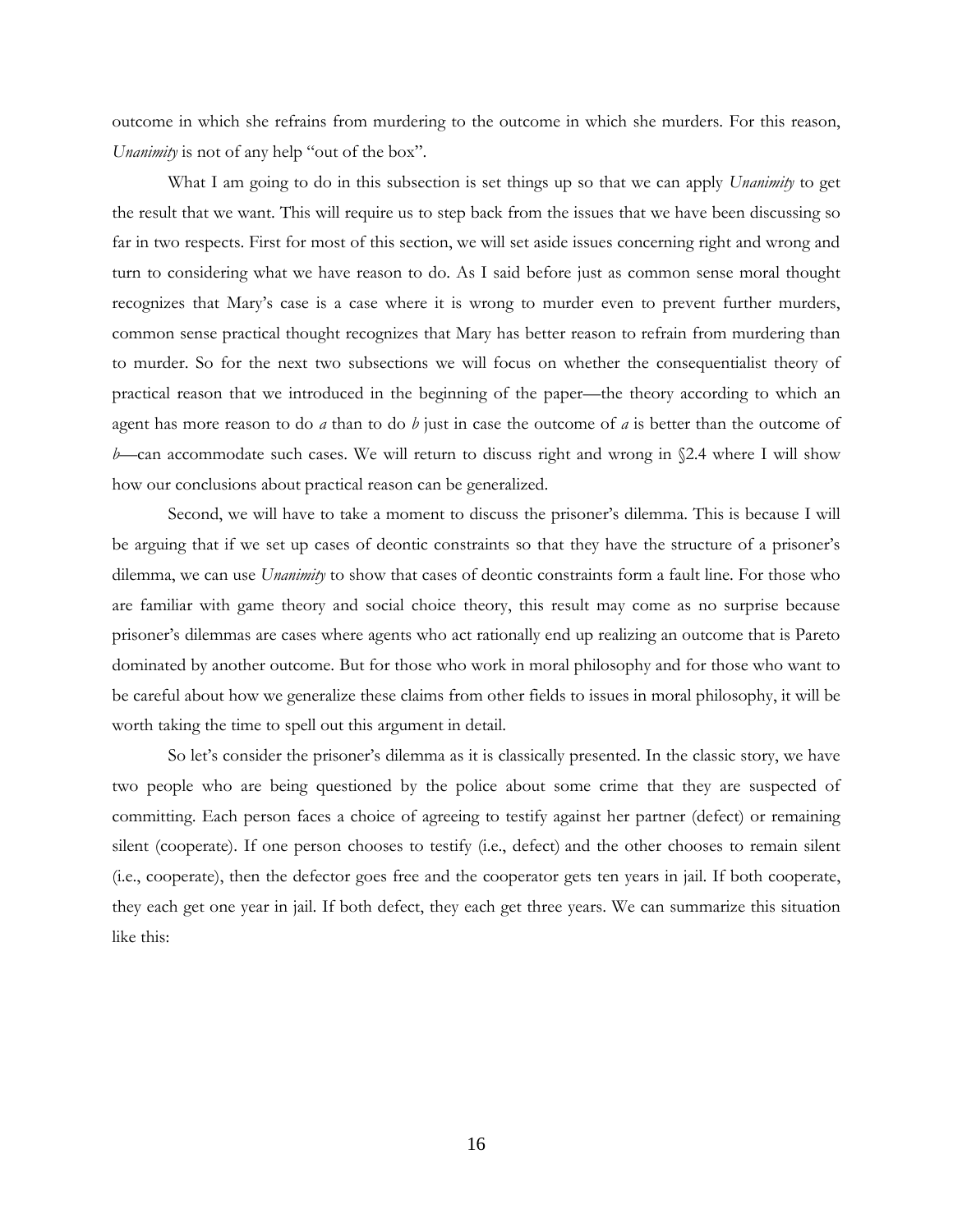#### Table 1

#### Person B

|          |           | Cooperate                 | Defect                      |
|----------|-----------|---------------------------|-----------------------------|
|          | Cooperate | 1 year each               | A: $10$ years, B: $0$ years |
| Person A |           |                           |                             |
|          | Defect    | A: 0 years, B: $10$ years | 3 years each                |

After introducing cases like this, it is typical in game theory to argue that the rational thing for each agent to do in this case is defect. The argument goes like this: Consider what A should do. If B cooperates, then A should defect because A thereby avoids having to spend a year in jail. And if B defects, A should defect as well because A thereby avoiding having to spend seven additional years in jail. So no matter that B does, the rational thing for A to do is defect. And by analogous reasoning the rational thing for B to do is defect. So the rational thing for both A and B to do is defect no matter what the other one does.

In game theory, this "dominance" argument is taken to establish that the rational thing for each agent to do is defect no matter what the other agent does. There are a number of issues that bear on whether this kind of dominance argument is sound in a given context. And there are still further difficulties for this line of thought because many people do not believe that our common sense moral or practical thinking says that it is rational for both agents to defect in the case that I described above. Luckily, our approach will not be encumbered by these putative difficulties because we will not be using these cases in the exact same way game theorists use them.

Instead, we will adopt a slightly different perspective that is more suited to discussing what we have reason to do. First we will assume that the individuals in the case have no prior relationship with one another, that they have no ability to communicate with one another (in fact, we may even assume they do not know of one another's existence), and that neither will ever be in this situation again.

Next though the prisoner's dilemma that I presented concerned the time individuals will spend in jail and appears to assume that all an individual should care about is how much time she spends in jail, we will generalize this dilemma so it does not narrowly focus on jail time. The way to do this is to return to our talk of what individuals ought to prefer in the sense of 'ought' identified in the last section. That is, instead of focusing narrowly on the jail time, we can look at how a given outcome would rank according to the preferences each agent ought to have.

According to this perspective, a prisoner's dilemma has the following structure: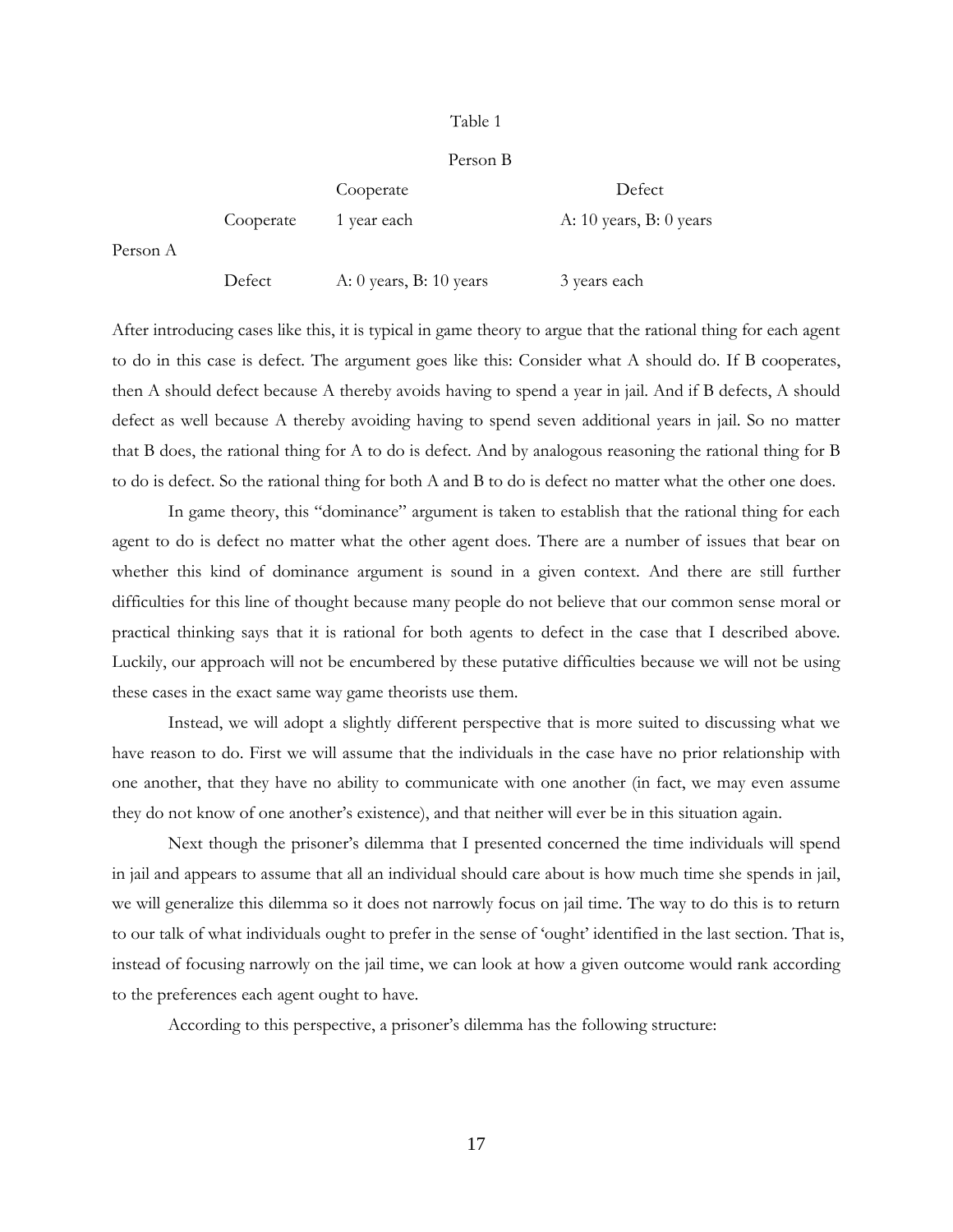#### Table 2

#### Person B

|   |           | Cooperate                     | Defect                        |
|---|-----------|-------------------------------|-------------------------------|
|   | Cooperate | 2 <sup>nd</sup> best for each | A: Worst B: Best              |
| A |           |                               |                               |
|   | Defect    | A: Best B: Worst              | 3 <sup>rd</sup> best for each |

where by 'best' '2<sup>nd</sup> best' etc, we are referring to the ranking of the outcome according to the preferences each agent ought to have and where 'defect' and 'cooperate' are mere labels for the acts that have these outcomes (and so are not taken to suggest anything about the possibility of cooperating with others or defecting from agreements).<sup>20</sup> To see that this really is the natural generalization that I just described, we need only check that this is how the outcomes in *Table 1* would rank if each agent's only aim was to minimize her time in jail.

In cases with this structure, we can draw certain conclusions about what we have reason to do. To see how, recall our discussion of Portmore and Parfit. Parfit observed that we can think of theories of, e.g., practical reason as giving agents aims and the theory given aims of agents are the aims they ought to have in the sense of 'ought' that I identified in the last section. Portmore observed—and we have followed him in this—that we can think of the "theory" of common sense moral and practical thought as giving agents different aims and we can think of these aims as determining a ranking of outcomes for each agent.

So if we interpret *Table 2* as describing such a ranking, we can draw the conclusion that each agent has most *objective* practical reason to defect no matter what the other agent does (where again by objective I mean that these reasons depend on the facts and not on the agent's epistemic state). The argument for this conclusion is this: Suppose B cooperates, then A has most reason to defect because, by the description of the case, A ought to prefer the outcome of defecting to the outcome of cooperating. Suppose B defects, then A has most reason to defect because, by the description of the case A ought to prefer the outcome of defecting to the outcome of cooperating. So no matter what B does A has most reason to defect. A similar argument, of course, works for B.

The final step to take is to construct cases of deontic constraints so that they have the structure of a prisoner's dilemma. Consider then the following admittedly artificial but nonetheless instructive example. Person A has contracted three assassins to kill three innocent people. And suppose Person B has contracted three different assassins to kill three different innocent people. A and B are now in

Person

<sup>20</sup> Cf. Parfit 1984: 91's "each-we" dilemmas.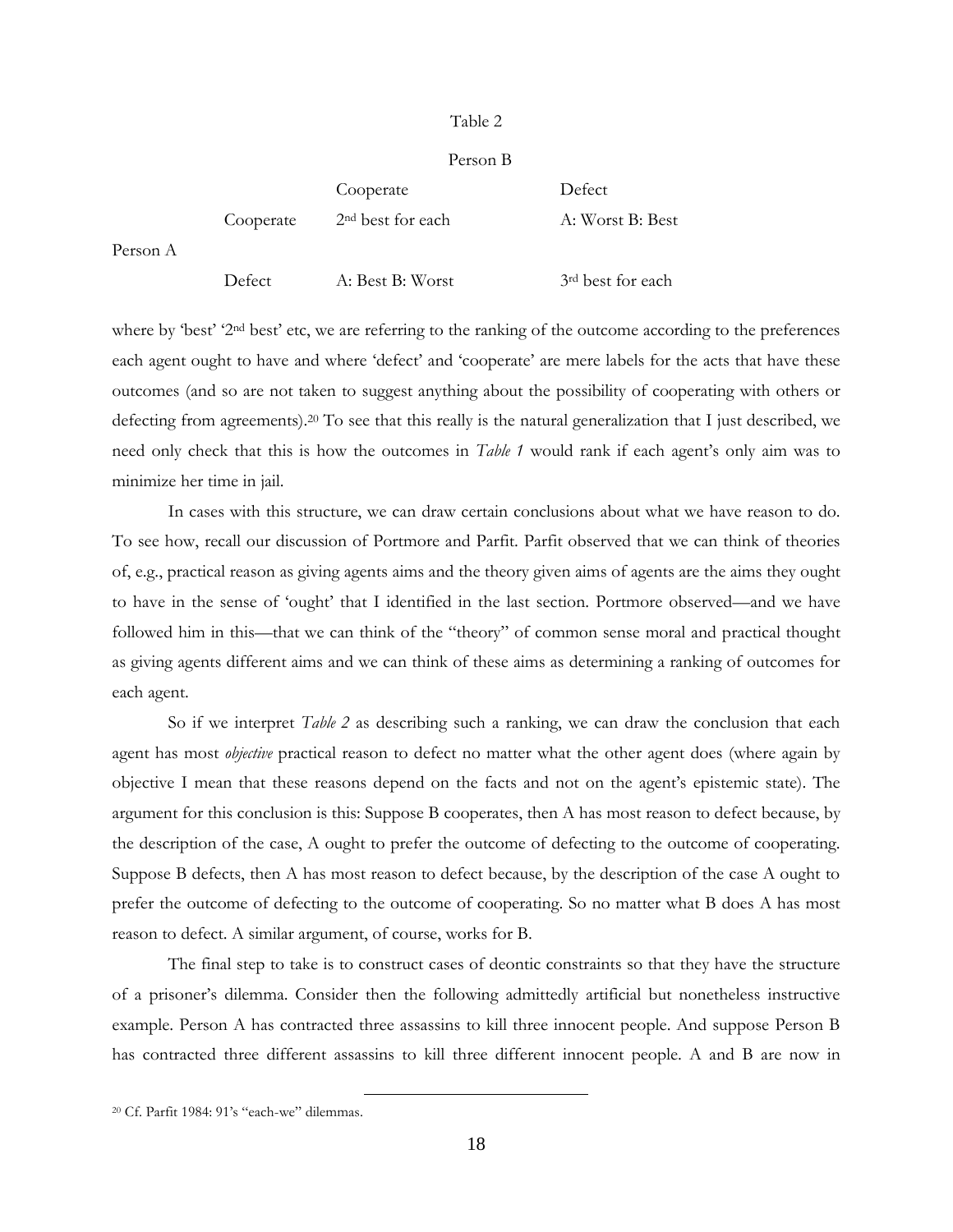different rooms. In these rooms, there is a button and each faces the choice of whether or not to push it. An automatic email will be generated that calls off a certain number of assassins depending on what pattern of buttons are pushed. The table summarizes what happens depending on the combination of buttons pushed where we read 'Defecting' as pushing the button and 'Cooperating' as not pushing the button:

#### Person B

|          |           | Cooperate                  | Defect                     |
|----------|-----------|----------------------------|----------------------------|
|          | Cooperate | 1 murder each              | A: 3 murders, B: 0 murders |
| Person A |           |                            |                            |
|          | Defect    | A: 0 murders, B: 3 murders | 2 murders each             |

Common sense practical thought says that in this case each agent has most reason to defect no matter what the other agent does. To see this, first suppose B were to cooperate. In this situation, A faces a choice of whether to murder in order to prevent two murders by B. This is analogous to Mary's choice of whether to murder to prevent two murders and common sense practical thought says that Mary has most reason to not murder. Though the case we are considering now has some additional complications, there is no good reason to think that these complications should alter the verdicts of common sense thought about what A has most reason to do. After all, A has no prior relationship with B, has no ability to communicate with or otherwise affect B's actions (in fact, we may even assume A does not know of B's existence), and A will never be in this situation with B again. So common sense practical thought says that A has most reason to not murder. Next suppose B were to defect. In this situation, A again faces the choice of whether to murder to prevent B from committing two murders. And again common sense practical thought suggests that A has most reason to not murder. Of course, similar results apply to B. Thus, no matter what the other agent does each agent has most reason to defect.

To put this same point in a way that makes the connection to what the agents ought to prefer more vivid, recall following Portmore that a standard way of understanding cases of deontic constraints is as cases where an agent has special concern for *her murders*. Given this, the ranking of these outcomes according to the preferences A and B ought to have is the one in *Table 2*. Since A has special concern for her murders she will most prefer to defect when B cooperates, next most prefer to cooperate when B cooperates, third most prefer to defect when B defects, and prefer least of all to cooperate when B defects. Analogously, B prefers most to defect when A cooperates, prefers next most to cooperate when A cooperates, prefers third most to defect when A defects, and prefers least of all to cooperate when B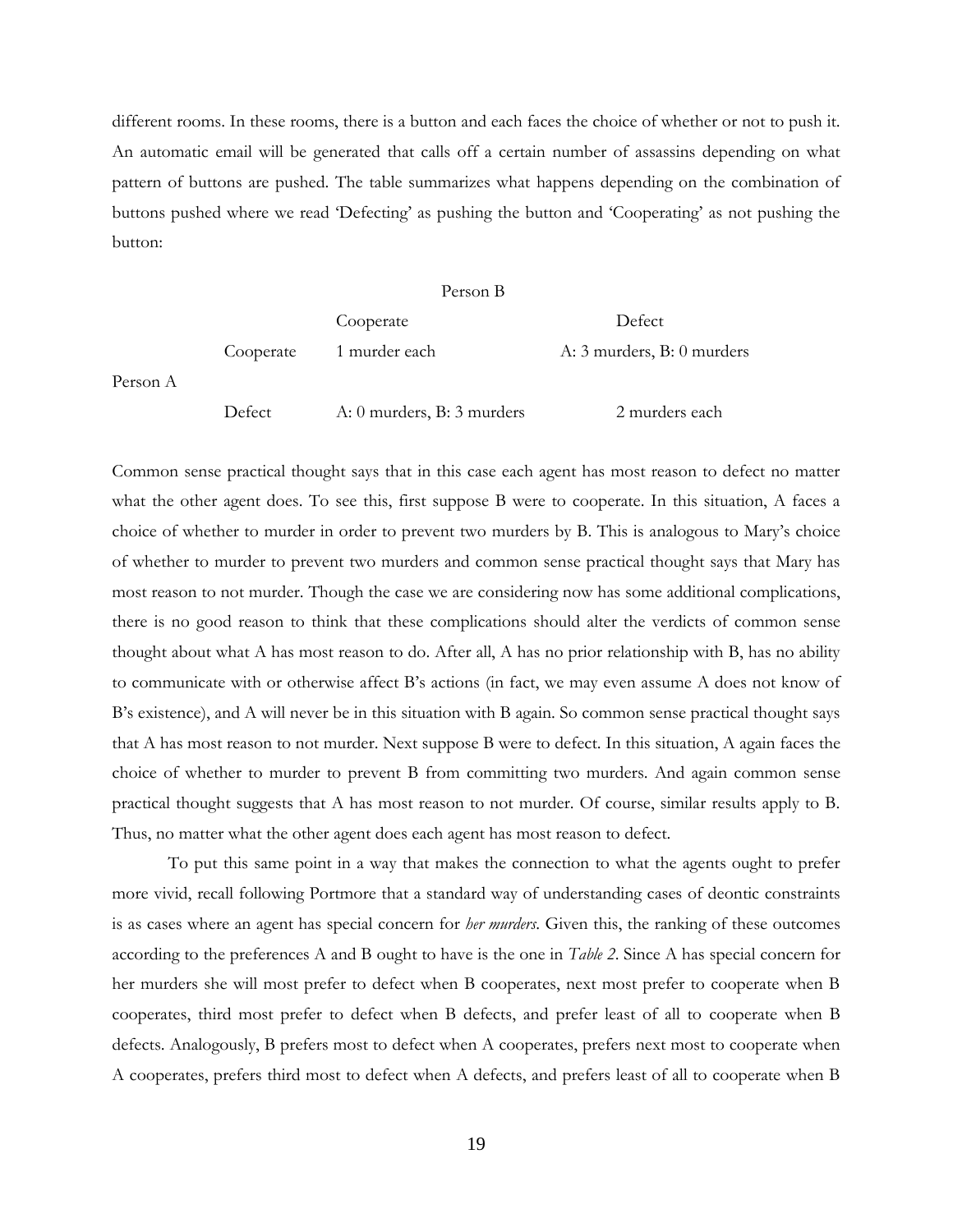cooperates. For this reason, this is a case of deontic constraints that has the structure of the prisoner's dilemma.

## **2.3 Establishing the Fault Line**

I now want to argue that consequentialism cannot get us the result that each agent has most reason to defect no matter what the other agent does. To do this, I will show what the consequentialist would have to say in order to get this result and show that this not only is unintuitive but also violates *Unanimity*.

So, recall, the consequentialist theory of practical reason says that an agent has more reason to do *a* than to do *b* just in case the outcome of *a* is better than the outcome of *b*. Four claims would have to be true for this theory to get the result that each agent has most reason to defect no matter what the other agent does. First, in order to ensure that A has most reason to defect if B cooperates, the consequentialist must claim that the outcome where B cooperates and A defects is better than the outcome in which both A and B cooperate:

|          |           | Person B  |  |        |
|----------|-----------|-----------|--|--------|
|          |           | Cooperate |  | Defect |
|          | Cooperate |           |  |        |
| Person A |           | ∧         |  |        |
|          | Defect    |           |  |        |

Second, in order to ensure that B has most reason to defect if A cooperates, she must claim that the outcome where A cooperates and B defects is better than the outcome in which both A and B cooperate:

|          |           | Person B  |         |        |
|----------|-----------|-----------|---------|--------|
|          |           | Cooperate |         | Defect |
|          | Cooperate |           | $\,<\,$ |        |
| Person A |           | Λ         |         |        |
|          | Defect    |           |         |        |

Third, in order to ensure that A has most reason to defect if B defects, the consequentialist must claim that the outcome in which both A and B defect is better than the outcome in which B defects and A cooperates: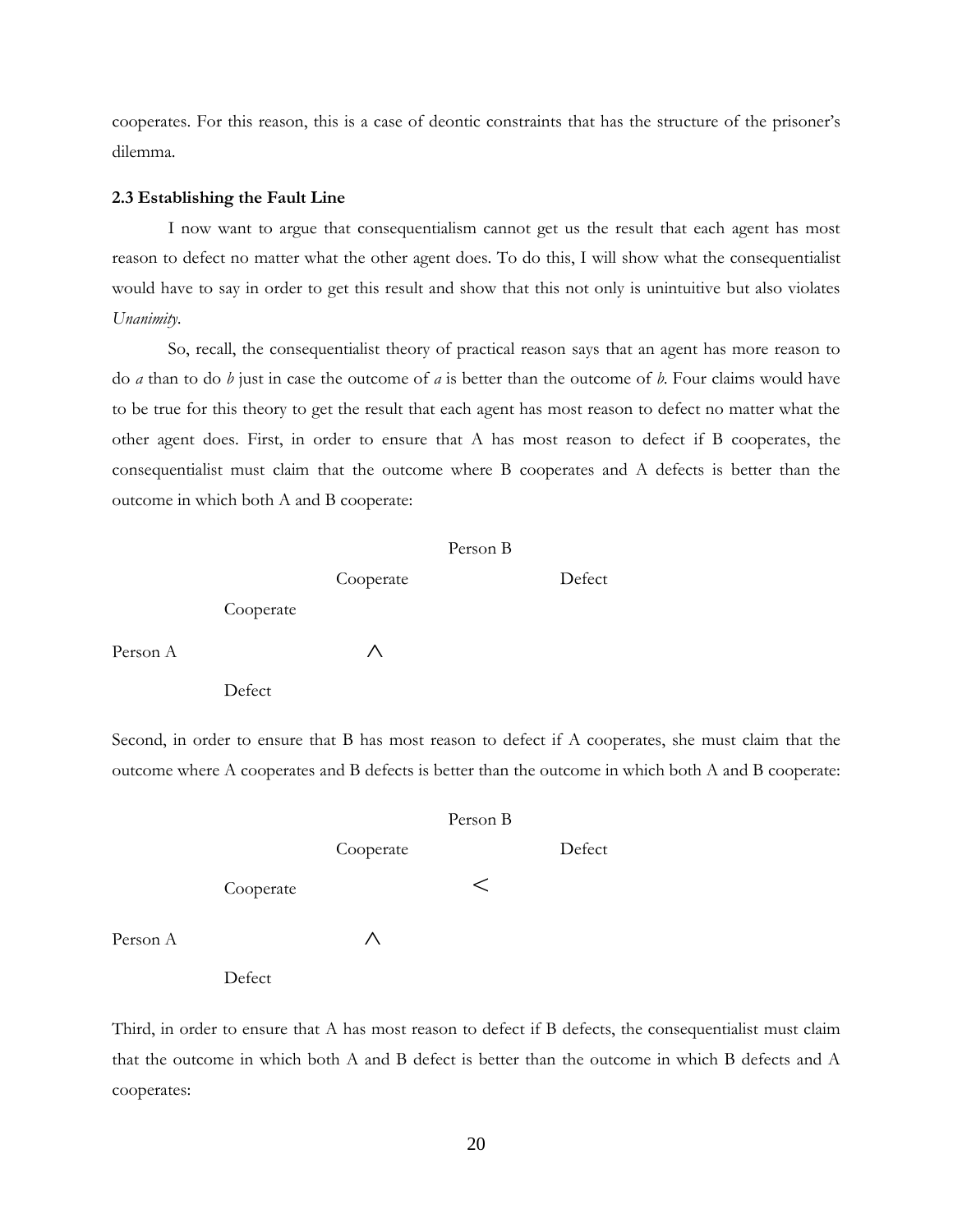|          |           | Person B  |         |        |
|----------|-----------|-----------|---------|--------|
|          |           | Cooperate |         | Defect |
|          | Cooperate |           | $\,<\,$ |        |
| Person A |           | Λ         |         | ∧      |
|          | Defect    |           |         |        |

Fourth, in order to ensure that B has most reason to defect if A defects, she must claim that the outcome in which both A and B defect is better than the outcome in which A defects and B cooperates:

|          |           | Person B  |       |        |
|----------|-----------|-----------|-------|--------|
|          |           | Cooperate |       | Defect |
|          | Cooperate |           | $\lt$ |        |
| Person A |           | Λ         |       |        |
|          | Defect    |           |       |        |

Summarizing then, in order to get the result that each agent has most reason to defect no matter what the other agent does, the consequentialist must claim:

## Table 3

## Person B

|          |           | Cooperate                               | Defect              |
|----------|-----------|-----------------------------------------|---------------------|
|          | Cooperate | Worst                                   | $2nd$ or $3rd$ Best |
| Person A |           |                                         |                     |
|          | Defect    | 2 <sup>nd</sup> or 3 <sup>rd</sup> Best | Best                |

So *Table 3* gives us the ranking of outcomes that the consequentialist would need to have in order to be compatible with cases of deontic constraints that have the structure of a prisoner's dilemma.

But this ranking of outcomes violates *Unanimity*. To see this, recall that *Table 2* shows us what the prisoner's dilemma looks like in terms of what agents ought to prefer: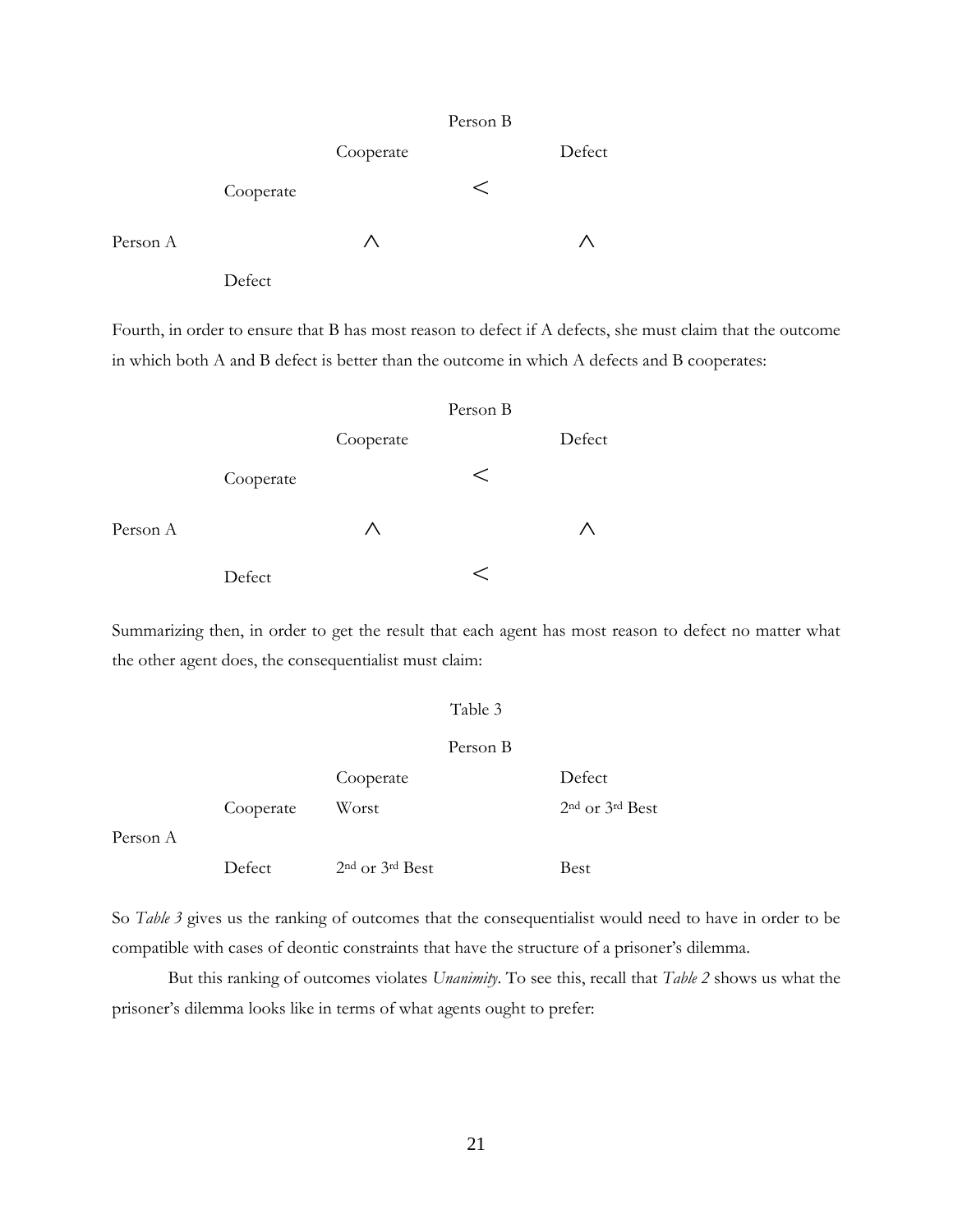## Table 2

## Person B

|          |           | Cooperate                     | Defect                        |
|----------|-----------|-------------------------------|-------------------------------|
|          | Cooperate | 2 <sup>nd</sup> best for each | A: Worst B: Best              |
| Person A |           |                               |                               |
|          | Defect    | A: Best B: Worst              | 3 <sup>rd</sup> best for each |

The first thing to notice is that comparing *Table 3* and *Table 2* tells us that if the consequentialist is to get the result that each agent has most reason to defect, she must claim that the outcome that each agent ought to rank third is best and that the outcome that each agent ought to rank second is worst. This is incompatible with *Unanimity*. As *Table 2* shows, every agent ought to prefer the outcome in which both cooperate to the outcome in which both defect. Recall now that *Unanimity* says that if every agent ought to prefer o<sup>i</sup> to o<sup>j</sup> then o<sup>i</sup> is better than oj. So it follows from this and *Table 2* that the outcome in which both cooperate is better than the outcome in which both defect. But *Table 3* contradicts this claim because it says the outcome in which both cooperate is worst and the outcome in which both defect is best.

In other words, we have successfully argued from *Unanimity* that consequentialism is incompatible with cases of deontic constraints. We can illustrate this same argument as it applies to the more concrete case of the prisoner's dilemma involving murders:

## Person B

|          |           | Cooperate                  | Defect                     |
|----------|-----------|----------------------------|----------------------------|
|          | Cooperate | 1 murder each              | A: 3 murders, B: 0 murders |
| Person A |           |                            |                            |
|          | Defect    | A: 0 murders, B: 3 murders | 2 murders each             |

In order to get the result that each agent has most reason to defect no matter what the other agent does in this case, the consequentialist must say the best outcome is the one in which each murders two and the worst outcome is the one in which each murders one. But *Unanimity* entails that this cannot be right. 21

<sup>21</sup> Note that this case shows that everyone including people other than A and B prefer the outcome in which both cooperate to the outcome in which both defect. (At least this is so if we think of the same two people dying in the case of both cooperating as die in the case in which both defect).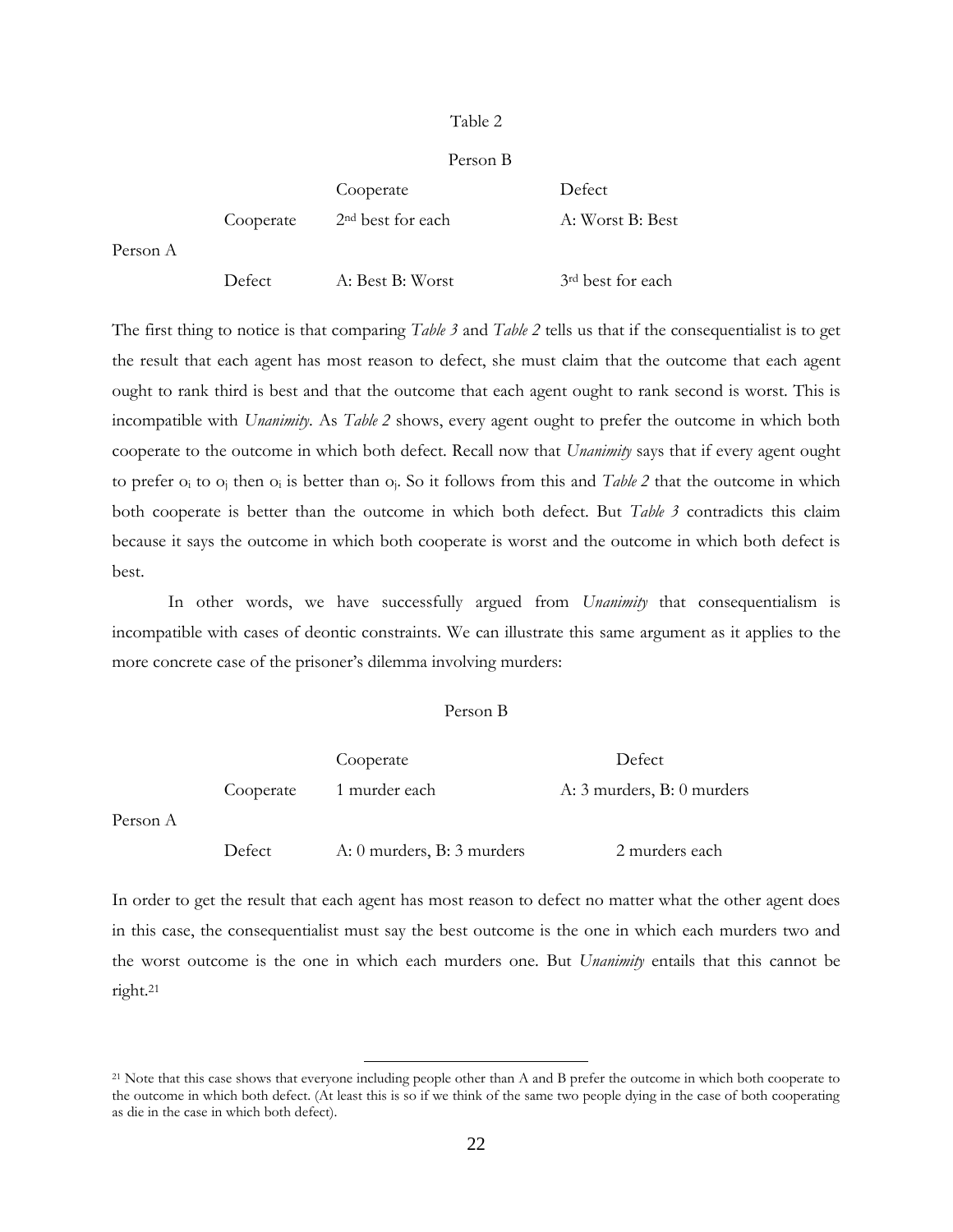Thus, while our argument is not neutral, it is based on the very weak and plausible principle *Unanimity*. Since *Unanimity* forces us to rank one outcome ahead of another, it avoids the obstacle that Brown's argument faced. It was because Brown's argument did not force us to rank one outcome ahead of another that it was unable to establish a deep fault line.<sup>22</sup> For this reason, I conclude that though the traditional wisdom is false, we *can* show on modest ground that there is a deep fault line in ethical theory and thereby come as close as, I believe, we can to vindicating the traditional wisdom and the practices of ethical theorists.

## **2.4 Morality**

This result is enough on its own to establish my thesis. This thesis concerned what I called the consequentialist program of vindicating the idea that goodness or value is central. That program was committed to explaining the notions of right and wrong and what we have reason to do in consequentialist terms. I have shown on modest ground that this program is deeply incompatible with cases of deontic constraints.

But in showing this, I have focused exclusively the consequentialist theory of reasons. So it is worth taking a moment to close this section by providing a simple generalization of my argument so that it applies to the consequentialist moral theory. To see how this generalization works, return to the case prisoner's dilemma involving murders that I described above. Common sense moral thinking tells us that in this case it would be wrong to cooperate and right to defect no matter what the other agent does. Since we have already seen that *Unanimity* rules out the ordering of outcomes needed to get this result, this suffices to show that at least this case is incompatible with consequentialism. Similar results apply to other cases structured like prisoner's dilemmas where our judgments about what is right and wrong and what we have most reason to do line up.<sup>23, 24</sup>

<sup>22</sup> It is straightforward to directly verify (though perhaps not immediately obvious) that *Left-to-Right*, *Right-to-Left*, and *Compelling Idea* must fail in this case for this reason.

<sup>&</sup>lt;sup>23</sup> We might worry that this way of generalizing things does not show that cases of moral deontic constraints are incompatible *as such* with consequentialism. So we might hope for a general recipe for creating cases of deontic constraints that have the structure of a prisoner's dilemma that does not require us to appeal to judgments about practical reason as well as judgments about morality. To do this, we would have to make one of two modifications. We could keep *Unanimity* as it stands and claim that our moral-theory-given aims determine not what we morally ought to prefer but what we ought to prefer all-thingsconsidered. If we pursue this route, we must either presuppose some sort of moral rationalism or say what we have reason to do and what we ought to prefer are connected in a more complicated way than I have assumed. Alternatively, we may adopt *Unanimity\** which says that if everyone morally ought to prefer  $o_1$  to  $o_2$ , then  $o_1$  is better than  $o_2$  and stick with the idea that our moral-theory-given aims concern what we morally ought to prefer. Earlier we, of course, also accepted *Unanimity*. So if we take this route, we will either need to abandon *Unanimity* or adopt a form of moral rationalism that will ensure that *Unanimity* and *Unanimity*\* never conflict. I will not delve into which of these routes is preferable. I will rest content with having shown that cases of deontic constraints in which practical reason and morality align are incompatible with consequentialist theories of practical reason and morality.

 $24$  Parfit 1984: 103-108 argues that no moral theory should say that each individual is morally required to defect in the prisoner's dilemma. This argument is no threat to my generalization. Parfit's argument is intended to show that moral theories that recognize cases of deontic constraints are false. I am remaining agnostic on whether a moral theory should recognize cases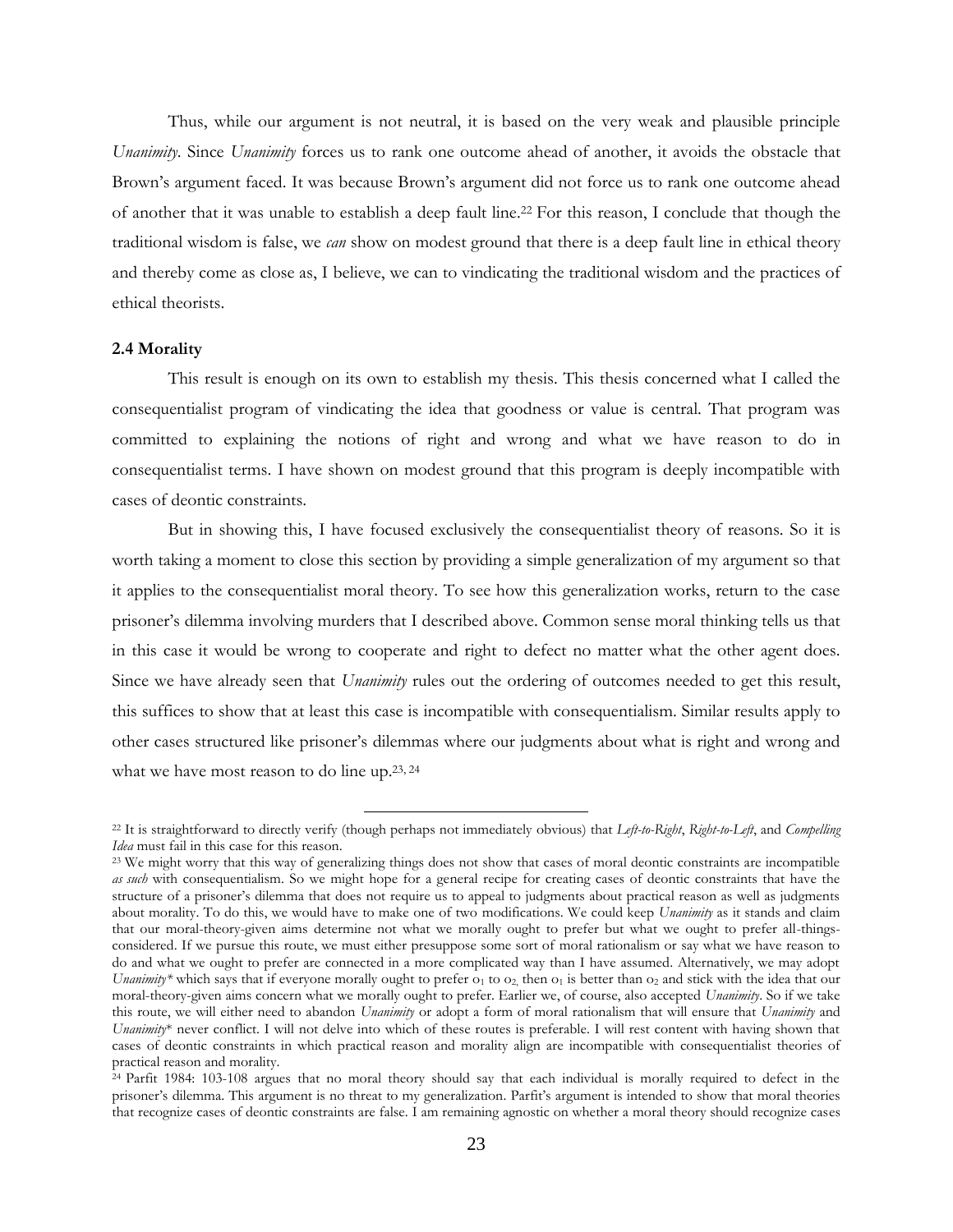## **3. Oddie and Milne**

 $\overline{a}$ 

Having established this, I want to close the paper by showing how this argument allows us to diagnose where Oddie and Milne's argument in "Act and Value" goes wrong.

The main goal of their paper is to establish that a consequentialist moral theory can "represent" any set of deontic verdicts. Oddie and Milne use the term 'consequentialist moral theory' slightly differently than I do. According to my usage each act is associated with a unique outcome and whether an act is wrong is determined by the value of that outcome. Oddie and Milne however associate each act with a set of outcomes together with a probability distribution over those outcomes. Their idea, then, is that an agent is required to perform an action just in case the expected value of that act is greater than that of any alternative where the expected value of an act is understood as the sum of the value of its outcomes weighted by the probability of their occurring. And their claim is that the consequentialist can get the correct results in cases of deontic constraints simply because we can prove that there are always claims about value that the consequentialist can make that will ensure that they capture any set of verdicts about what is right and wrong.

Oddie and Milne's proof rests on relatively conservative assumptions. In particular, they assume that there is a finite set of agents, a finite set of times, and a (possible infinite) set of worlds. They assume that an agent at a world and at a time has a finite set of acts she could perform and each act has a finite set of outcomes. They assume that for each world and time there is a unique distribution of probabilities over outcomes. Finally, they assume that the *better than* ordering on outcomes has certain minimal structural properties (transitivity etc.). They then show that given any claims about which acts for which agent are required, permitted, etc. at a world and time, there is some ordering of outcomes according to how valuable they are that, when combined with consequentialism, yields these results about what is required, permitted, etc. at that world and time. And more generally, it seems that this proof will show that given a finite set of acts ordered according to how much reason there is, there is always a way of ranking outcomes according to how good they are that can get you that result. This is the highly general result that got us worried in the first place about whether the traditional wisdom was true. And it looks like this same result should get us worried about our argument as well.

Fortunately, the work that we have done in this paper will enable us to show that Oddie and Milne's result is no threat to our argument. The reason why it is no threat is what might at first seem to be a strength of their proof—the conservative assumptions that I just outlined. The trouble is that by only making conservative assumptions about goodness, Oddie and Milne's result fails to establish that

of deontic constraints in this paper. My concern only has been to show on modest grounds that the consequentialist program is incompatible with cases of deontic constraints.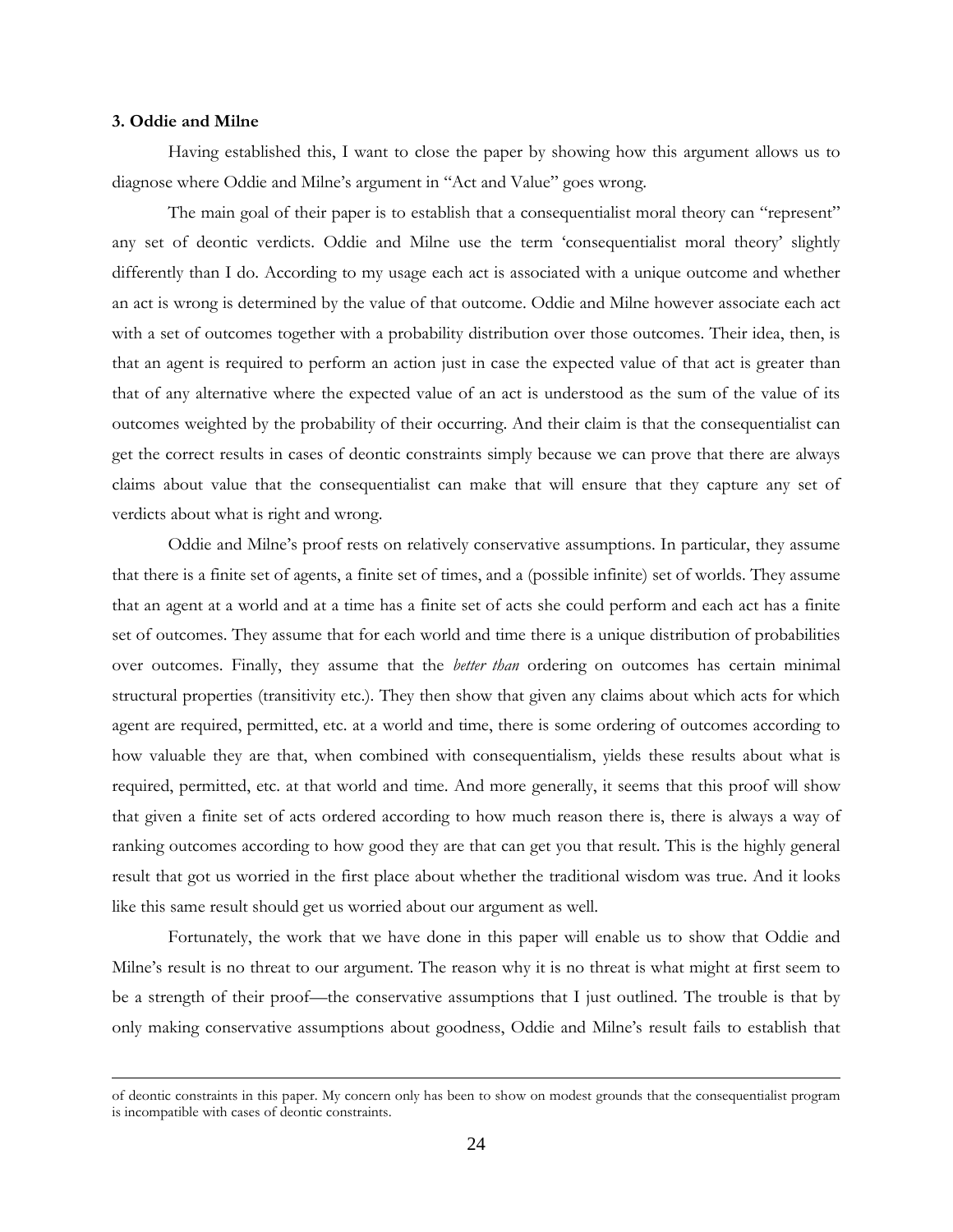there is an ordering on outcomes that is actually the *goodness* ordering that we can use to get the deontic verdicts we want.

Here is one stark way of seeing this. Suppose for example I have an *anti-consequentialist theory of reasons* that says that an agent has better reason to do *a* than to do *b* just in case the expected value of doing *a* is worse than the expected value of doing *b*. Oddie and Milne's proof makes such conservative assumptions about the nature of the ordering of outcomes that the *worse than* relation will count as an ordering on outcomes that satisfies these assumptions. And their proof will show, in effect, that there is always some way of ordering outcomes that makes it so the anti-consequentialist theory of reasons gets the right deontic verdicts.

But this result does not lend much credibility to the anti-consequentialist theory of reasons. After all, the following example still suffices to show that the anti-consequentialist theory of reasons is false: You have an option of punching John in the face or not. Presumably you have more reason to refrain from punching John in the face than to punch him. But the outcome in which you punch John in the face is clearly worse than the outcome in which you do not punch him the face. So the anticonsequentialist theory entails that you do not have most reason to refrain from punching John.

This case is a counterexample despite Oddie and Milne's result because Oddie and Milne's result only tells us which claims about value *would have to be true* if the anti-consequentialist theory were to get the right result in this case. It does not tell you anything about whether those claims are actually true. And in this case, in order for the anti-consequentialist theory to get the right result it would have to be true that the outcome in which you refrain from punching John is worse than the outcome in which you punch John. But since we know that this claim is false, Oddie and Milne's result is of no help.

For similar reasons, Oddie and Milne's result does not show that consequentialist theories get the result that each agent has most reason to defect no matter what the other agent does. For the consequentialist to get this result, we saw they must say the outcome in which both defect is best and the outcome in which both cooperate is worse. But this ranking of outcomes is not a goodness ranking. This is because it violates *Unanimity*. 25

<sup>25</sup> Interestingly, Oddie and Milne actually recognize that their result tells us roughly this about the prisoner's dilemma. They say it tells us what would have to be true is that an outcome is best if it contains "agents' pursuing their own good irrespective of the goodness of the outcome" (74). And they quite rightly report that this claim about value "sacrifices some clear axiological intuitions". And so they go onto reject it.

Surprisingly, Oddie and Milne seem to take this as some evidence *for* consequentialism. While I am not sure myself why they think this, I suspect that it is due to factors that are unique to their discussion. In particular, they are thinking of the prisoner's dilemma in purely self-interested terms rather than more generally as arising from the fact about what agents ought to prefer. In effect, they see this result as an argument against an egoist moral theory. But we are using prisoner's dilemmas in a different way. In our context, we are discussing cases that have the structure of a prisoner's dilemma but do not arise because of pure self-interest. We are also discussing this issue from the perspective of practical reason as well as morality. Because of these differences, we should not follow Oddie and Milne in thinking that this is evidence for consequentialism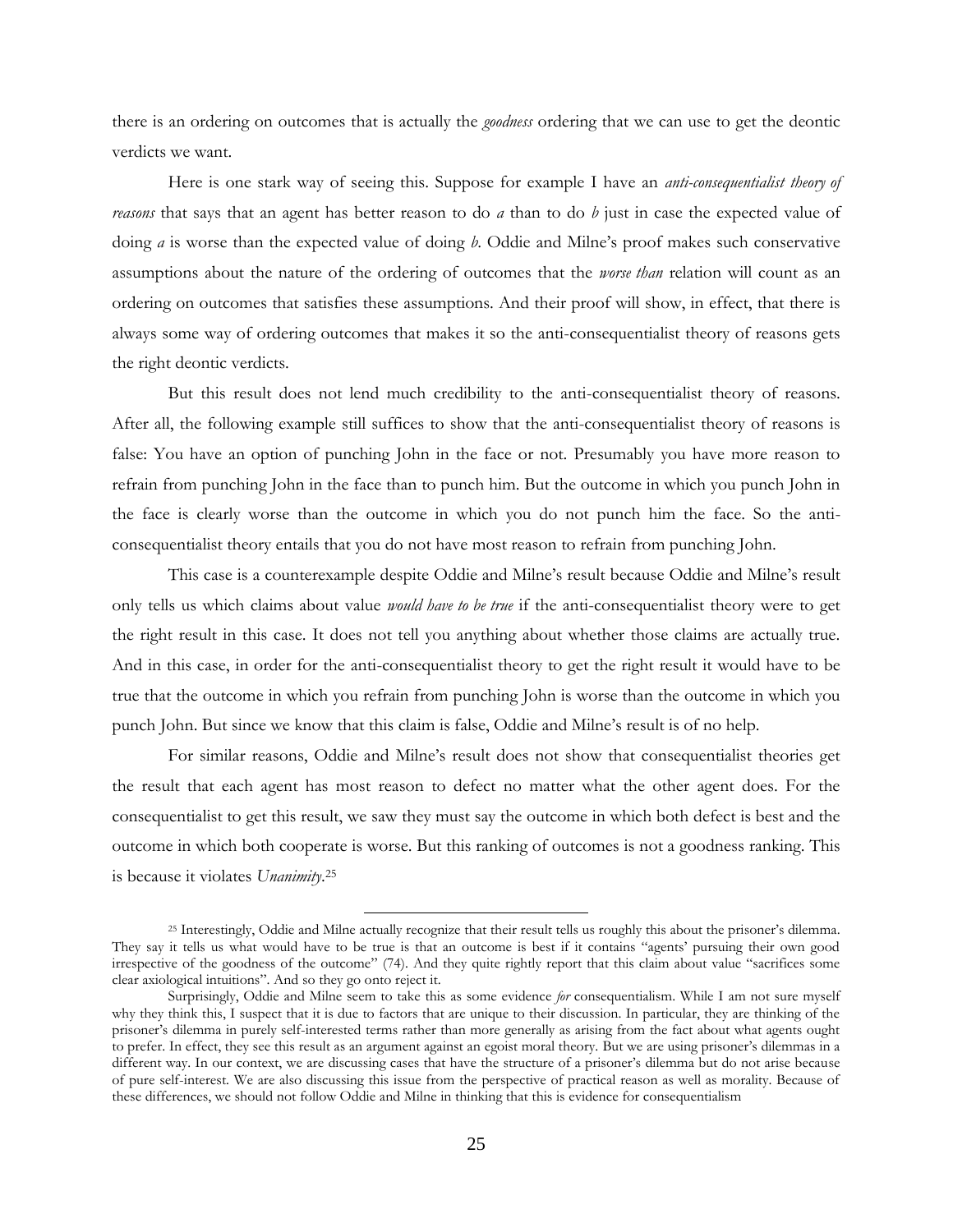So what looked like a virtue of Oddie and Milne's proof—that it relied on very few assumptions—turns out to be a vice. The proof does not assume enough to ensure that the ordering of outcomes it generates in order to get the right results in the prisoner's dilemma is actually an ordering according to the *goodness* of those outcomes. And the very same facts that we identified earlier suffice to show that the ordering that the proof generates cannot be the goodness ordering. It cannot be the goodness ordering because the goodness ordering obeys *Unanimity*.

This nicely corroborates our diagnosis of the status of the traditional wisdom. That wisdom, I argued, is false because we cannot show deontic constraints are incompatible with all three these entailed by consequentialism that we identified earlier without making some non-neutral axiological assumptions. Since Oddie and Milne's assumptions are all neutral assumptions, they, in effect, provide a formal proof that tells us exactly how to rank outcomes in order for consequentialism to allow for cases of deontic constraints.<sup>26</sup> But once we allow some minimal non-neutral axiological assumption, we are in a position to see that their proof is no threat to the idea that cases of deontic constraints form a fault line.

#### **4. Conclusion**

In sum, our argument that cases of deontic constraints form a deep fault line gives us the resource to reject on modest grounds the results from Oddie and Milne that got us worried in the first place. Of course, none of this shows that consequentialism is false or that there are no cases of deontic constraints. Consequentialists are free to argue—as they have—that common sense moral and practical thought's recognition of cases of deontic constraints is a mistake. And those who are convinced that these judgments are correct can rest content that it follows from them that consequentialism is false.

That said, the work that we have done here shows that consequentialists and their critics should turn their focus away from simple cases of deontic constraints and toward *Unanimity* and cases of deontic constraints that have the structure of the prisoner's dilemma. And it tells us that both the traditional wisdom and Oddie and Milne are mistaken. The traditional wisdom is mistaken in thinking that a deep fault line can be established on neutral grounds; Oddie and Milne's in thinking that it cannot be established at all. The truth is that we need only make a modest axiological assumption in order to vindicate the important thought that cases of deontic constraints form a deep fault line in ethical theory.<sup>27</sup>

<sup>26</sup> Oddie and Milne even deny that a shallow fault line can be established on neutral grounds. I do not find their argument persuasive. It requires the premise that cases like Brown's are not cases where an agent can genuinely act. Since I find this premise implausible, I have not relied on this response to Brown (see Carlson 1995: ch. 3 for more on this issue).

<sup>&</sup>lt;sup>27</sup> I would like to thank the USC dissertation group, the audience at Texas Tech, Howard Curzer, Steve Finlay, Alex Grzankowski, Chris Hom, Ben Lennertz, Ryan Millsap, Danny Nathan, Doug Portmore, Walt Schaller, Sam Shpall, Justin Snedegar, Aness Webster, and Ralph Wedgwood for comments. Thanks most of all to Mark Schroeder for advice and criticism